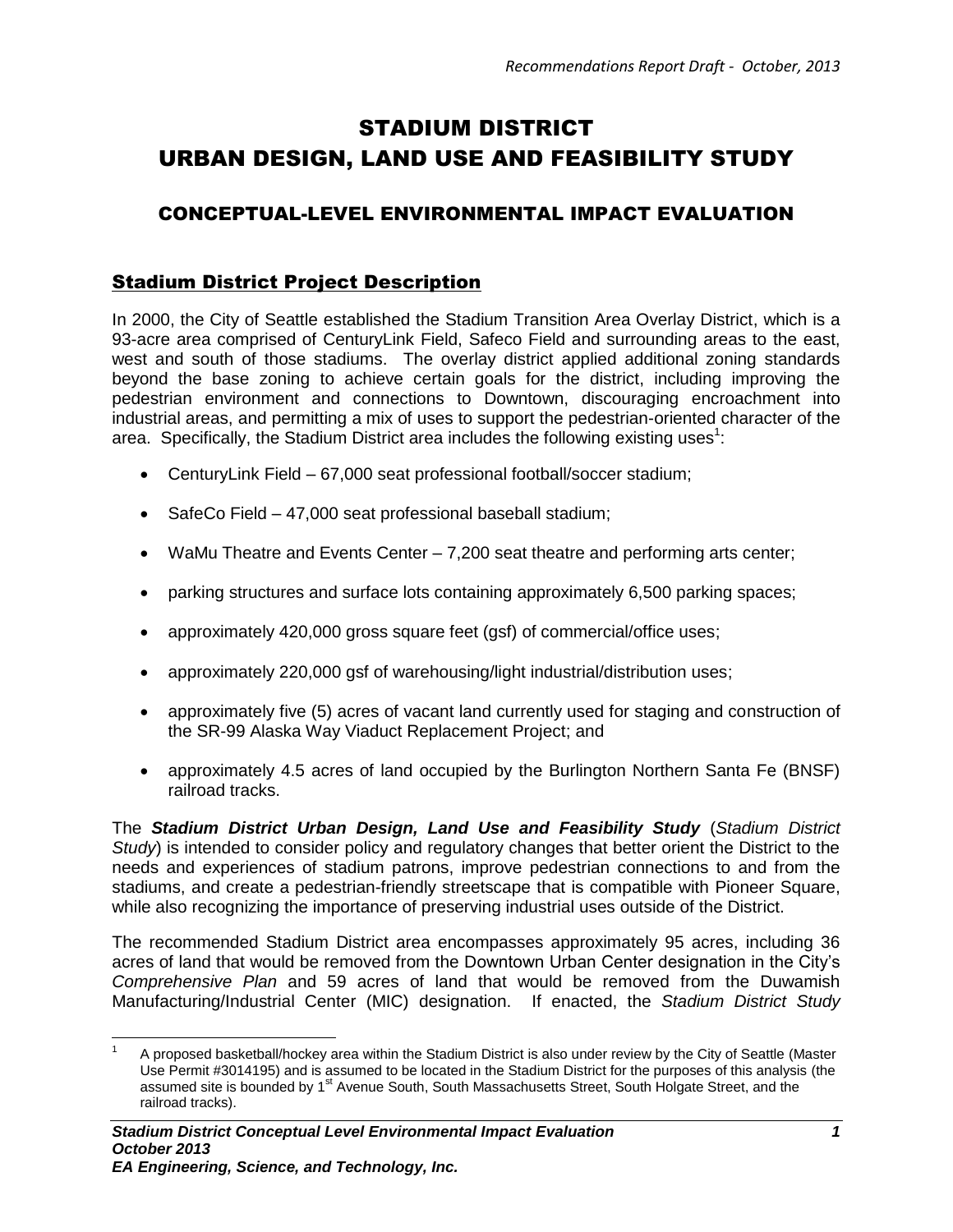recommendations would result in modest changes to allowable land uses, and could result in some subsequent changes to land use (zoning) regulations.

Changes that could take place due to the *Stadium District Study* recommendations would occur primarily on the three identified catalyst sites: the **WOSCA site**, the **King Street Station Overtracks site**, and the **South Occidental Block**. The overall impact of the change that could occur is the increment of allowable development, change in allowable uses and building form, and the associated impacts that would result from development of land on the catalyst sites – when compared to the development that could otherwise occur under existing regulations.

The following is a conceptual-level environmental evaluation that is intended to inform the *Stadium District Study.* Because this area is largely developed, changes that could occur as a result of the *Stadium District Study* would primarily occur on the three identified catalyst sites. As such, this environmental evaluation provides a two-level, programmatic overview of potential environmental influences associated with: *1)* the entire Stadium District, and *2)* three catalyst sites within the District. The analysis that is included at each level examines probable, key environmental factors that should be considered in planning a redevelopment effort, as well as possible environmental impacts that may occur and mitigation that may be necessary as a result of redevelopment. The increment of change expected to be attributable to the recommendations of the *Stadium District Study* for each of the three catalyst sites is summarized in this document and described in the *Stadium District Study*. It is anticipated that significant changes would not occur in other portions of the Stadium District area that would not otherwise occur under the existing land use regulations.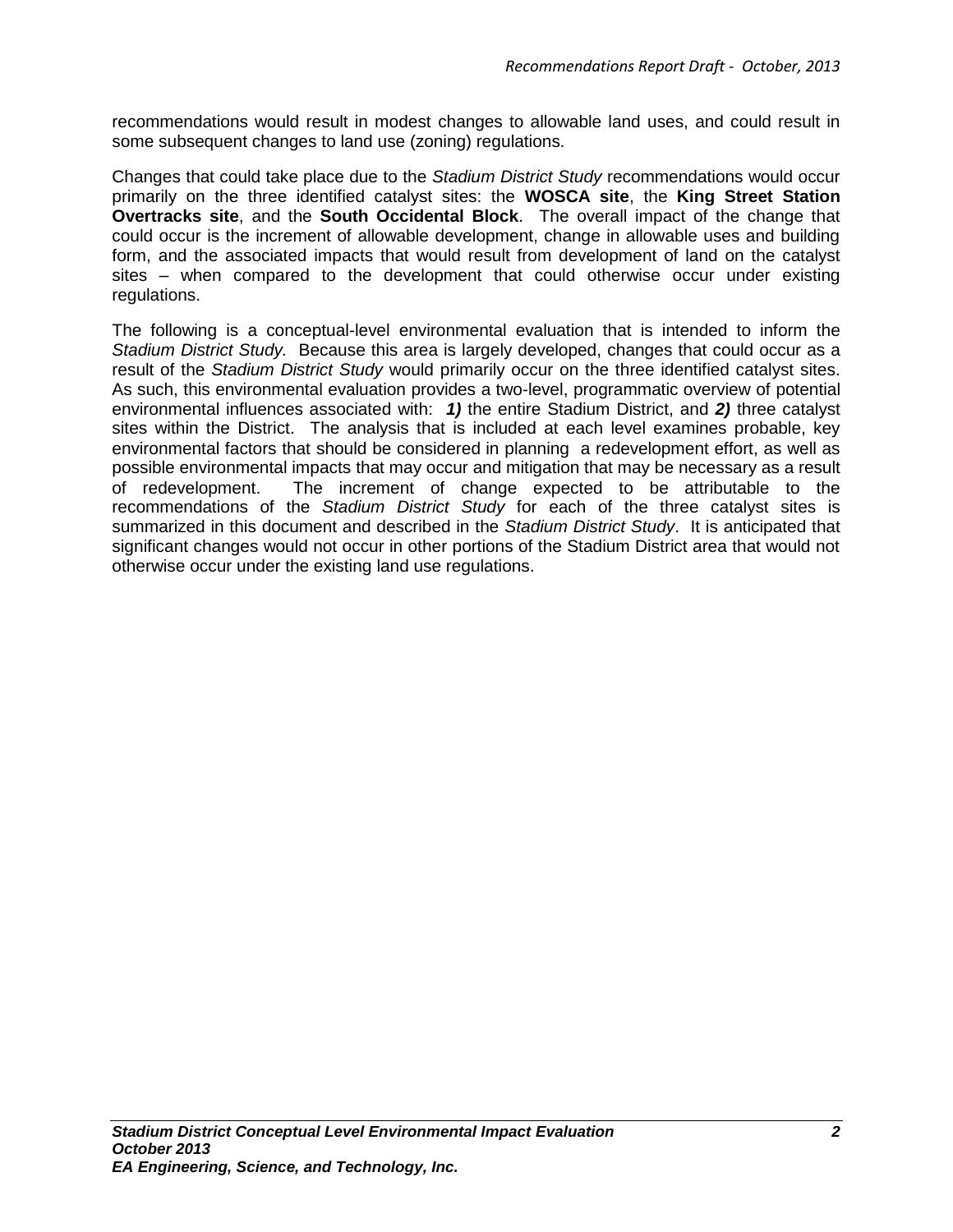# Environmental Considerations, Potential Impacts, and Potential Mitigation Measures

# AREA-WIDE FACTORS

### **Earth**

### *Environmental Considerations*

Potential development in the *Stadium District Study* area would need to consider potential earthrelated environmental issues that could arise during site development -- in particular potential seismic hazards that would affect design and construction of future buildings. Due to the location of the area within the Seattle Fault Zone and within the City's designated Environmentally Critical Area for liquefaction, as well as the presence of fill soils beneath the area, potential development would be required to provide additional engineering studies and potential mitigation measures related to seismic hazards and liquefaction.

### *Impacts*

Future development that could occur as a result of the *Stadium District Study* would likely result in potential impacts to geology and soils due to construction of new buildings and/or infrastructure. Potential construction-related impacts include clearing and grading activities that would result in soil disturbances, ground vibrations, and erosion. Such activities could result in the settlement of loose soils in the vicinity of the site and could cause damage to nearby structures.

As noted, the *Stadium District Study* area is located within the Seattle Fault Zone and a liquefaction-prone area. As a result, future development in the *Stadium District Study* area would have an elevated risk of seismic damage due to its location in the Seattle Fault Zone and the presence of fill soils in the former tidelands that comprise the study area. Potential seismic impacts could include liquefaction, lateral spreading, and tsunamis.

### *Mitigation*

Possible strategies to minimize potential impacts to geology and soils could include:

- Construction activities, including clearing, grading and excavation, would be conducted in accordance with applicable City of Seattle requirements and best management practices could be implemented to potential impacts from soil disturbances (i.e., erosion, ground vibrations, etc.).
- Future development would be subject to the requirements of the City of Seattle Building Code. Seattle adopted the *2009 International Building Code*, with amendments specific to Seattle. The Code requires increased structural strength to limit potential seismic hazard impacts; potential measures could include:
	- o Design structures in accordance with relevant and appropriate seismic design methods to mitigate liquefaction and ground settlement.
	- o Design structures to meet or exceed earthquake loading requirements as noted in the current building code.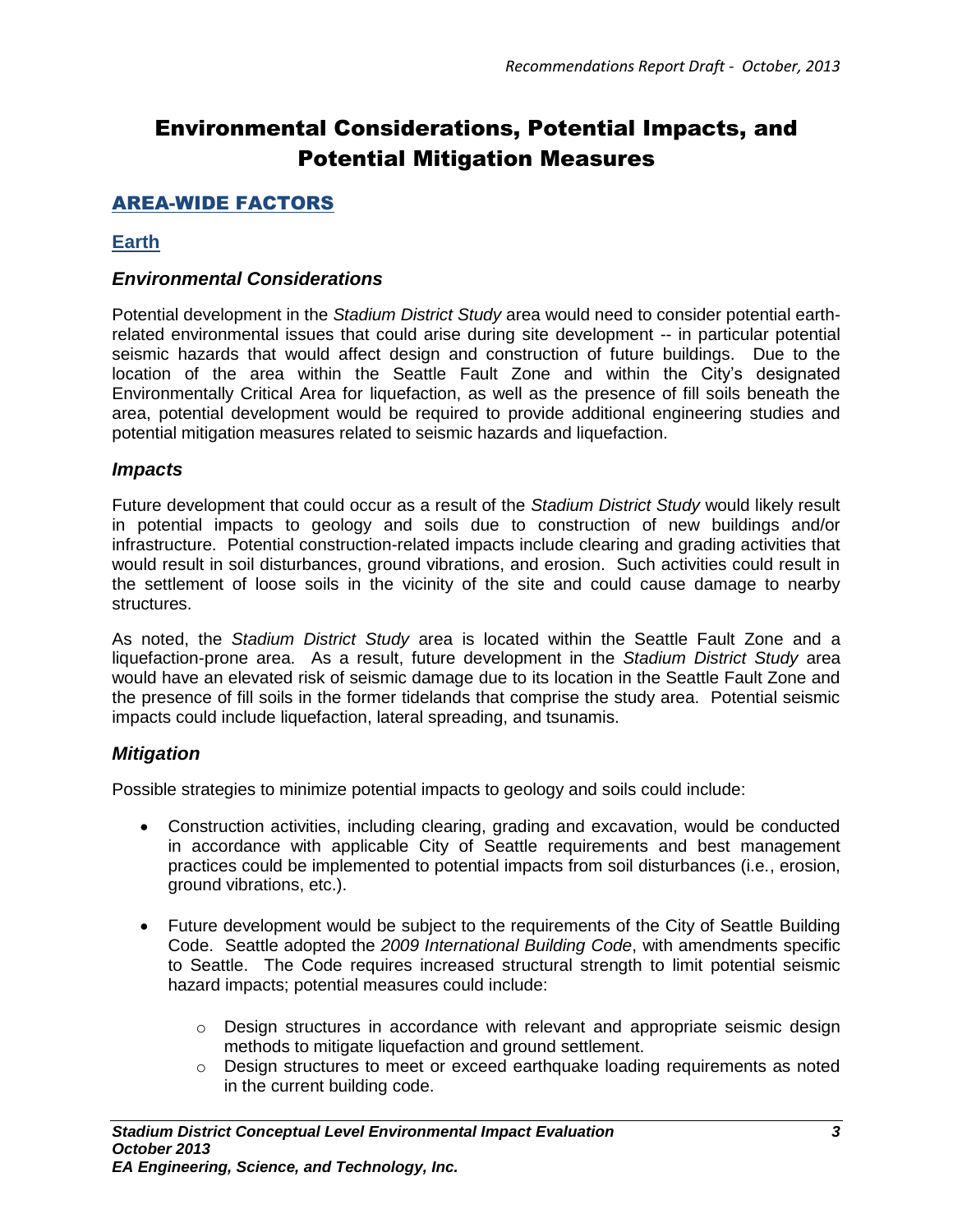# **Groundwater**

# *Environmental Considerations*

Potential groundwater issues that could be considered in conjunction with development in the *Stadium District Study* area include construction-related issues such as alterations to groundwater flow, release of pollutants, and dewatering activities. Development within the study area would also need to consider the existing depth to groundwater. In the south portion of the study area, depths are typically five to eight feet below ground surface and in the north portion of the study area, they may be ten to twelve feet below ground surface. Groundwater level studies could be included as part of a geotechnical analysis of the site prior to development.

### *Impacts*

Future development within the *Stadium District Study* area could result in potential impacts to groundwater. Potential groundwater impacts could include the following: alterations of groundwater flow associated with construction retaining walls; the release of pollutants during construction activities (i.e., sediment, oil, grease, etc.), which could affect water quality; and implementation of dewatering activities during construction, which could draw groundwater flow toward excavated areas.

### *Mitigation*

Possible measures to minimize potential impacts to groundwater could include:

- Perimeter drainage systems could be installed if groundwater flow is altered by retaining walls.
- Groundwater quality investigations could be conducted prior to construction to determine if contaminated areas are present within potential development sites. If contaminated sites are discovered, the contamination could be remediated/removed prior to construction (see Environmental Site Hazards discussion below for further details).

# **Environmental Site Hazards**

### *Environmental Considerations*

Several prior studies have been conducted in the *Stadium District Study* area, particularly along the  $1<sup>st</sup>$  Avenue South corridor, which indicate that potential contaminants may be present, including solvents, petroleum products, and metals such as mercury, silver, lead, zinc, copper and poly-chlorinated biphenyls (PCBs). Potential site development within the study area would likely require additional analysis regarding the presence of on-site contaminants and could require cleanup/remediation activities depending on the extent of contamination.

### *Impacts*

Historically, a large portion of the *Stadium District Study* area has been utilized for industrial and commercial uses and several prior studies have indicated that residual contaminants could be present in the study area, such as mercury, silver, lead, zinc, copper and poly-chlorinated biphenyls (PCBs). The probable presence of contaminants in soils and/or groundwater would indicate that there is an increased risk of potential exposure to hazardous substances with future development in the Stadium District.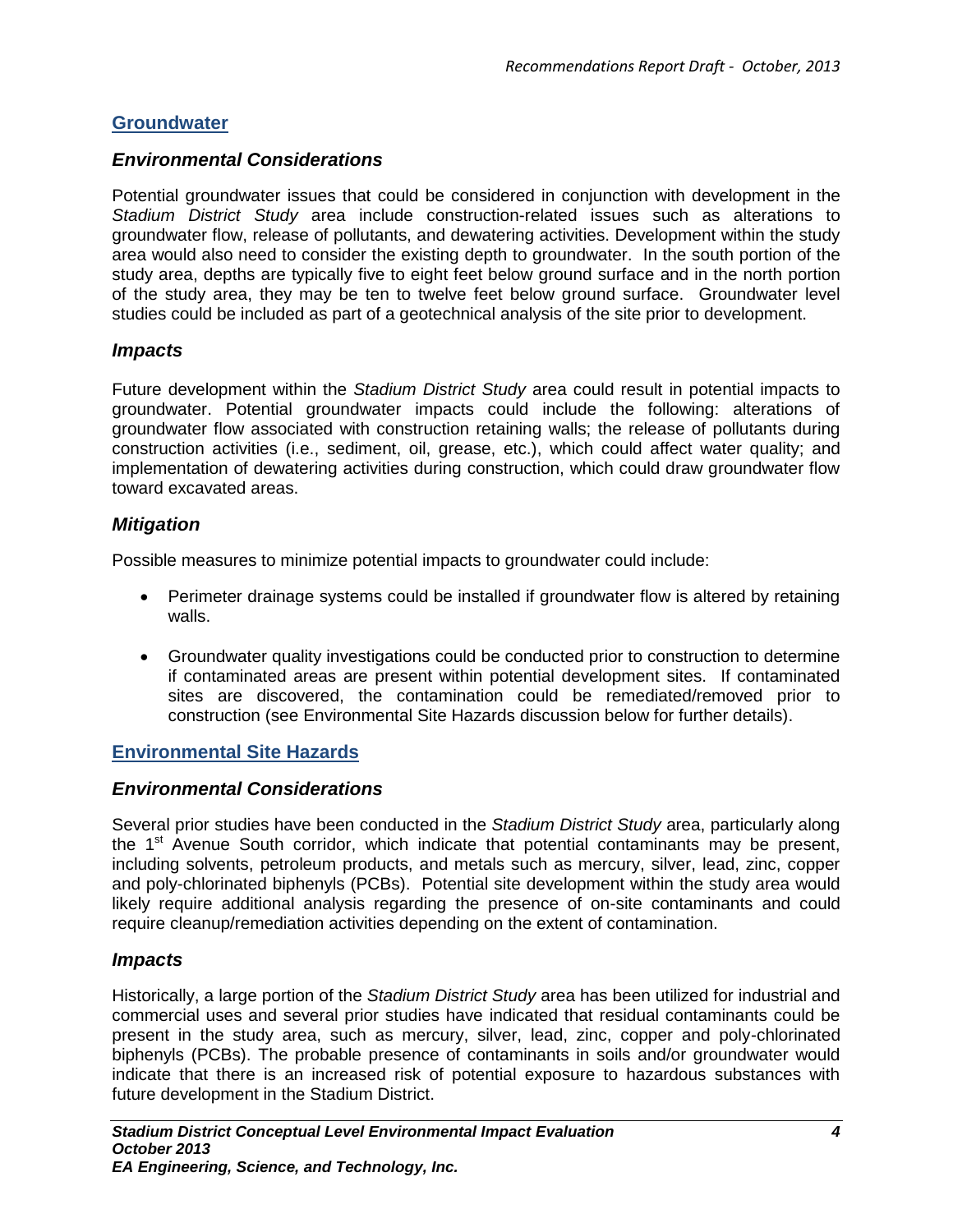Due to the likely presence of contaminants, there could be an increased risk of contaminant disturbance and potential for releases during construction activities with the Stadium District Study area. The provision of residential uses within the study area (i.e., northern portion of the WOSCA site and possibly the King Street Overtracks site) could also result in increased exposure to potential contaminants due to the long-term presence of residents within certain areas of the study area. However, current regulatory practices would mandate that further sitespecific assessments and potential remediation actions (if necessary) would be implemented prior to or during construction and would reduce the potential for exposure to hazardous contaminants.

# *Mitigation*

Possible measures to minimize potential impacts from environmental site hazards could include the following:

 Future development would be compliant with current regulations associated with hazardous materials and could include various forms of site investigations, records research, cleanup plans, and compliance with regulatory processes. Such actions would take into account whether residential uses would be present, which would entail a higher level of cleanup.

# **Noise**

# *Environmental Considerations*

Depending upon the proposed land use, potential development in the *Stadium District Study* area may need to consider potential noise-related environmental issues that could arise during development in the area. Future development, in particular potential residential development on the WOSCA site and/or the Overtracks site, would need to consider potential noise-related impacts that could affect future residents on-site and project costs. Noise sources include the existing railroad operations, roadways, Port/nearby industrial operations, aircraft overflights, and the stadiums. Design considerations could be implemented into new development to limit the impacts of existing environmental noise on future residents and/or businesses.

# *Impacts*

Several portions of the *Stadium District Study* area are located in close proximity to highways/arterials, railroads, Port/industrial uses, and stadiums and at times may be subjected to relatively high noise levels. Noise from roadway traffic, sirens, railroad operations, industrial operations, and aircraft all contribute to the ambient noise environment in the area. In Seattle, these sources are exempt from land use noise standards. Potential residential development in the study area (i.e., the WOSCA site and/or the Overtracks site) could face the greatest exposure to high noise levels and could result in noise impacts to potential residents within the study area. However, potential building design and construction measures could be incorporated into potential residential development that would reduce interior noise levels and minimize potential impacts.

In addition, future development in the *Stadium District Study* area would result in constructionrelated noise (primarily from site preparation and excavation activities) that would add to the ambient noise environment of the area. However, construction-related noise would be temporary in nature and any development that would occur within the area would be subject to the City of Seattle's applicable noise requirements (see the Mitigation discussion below for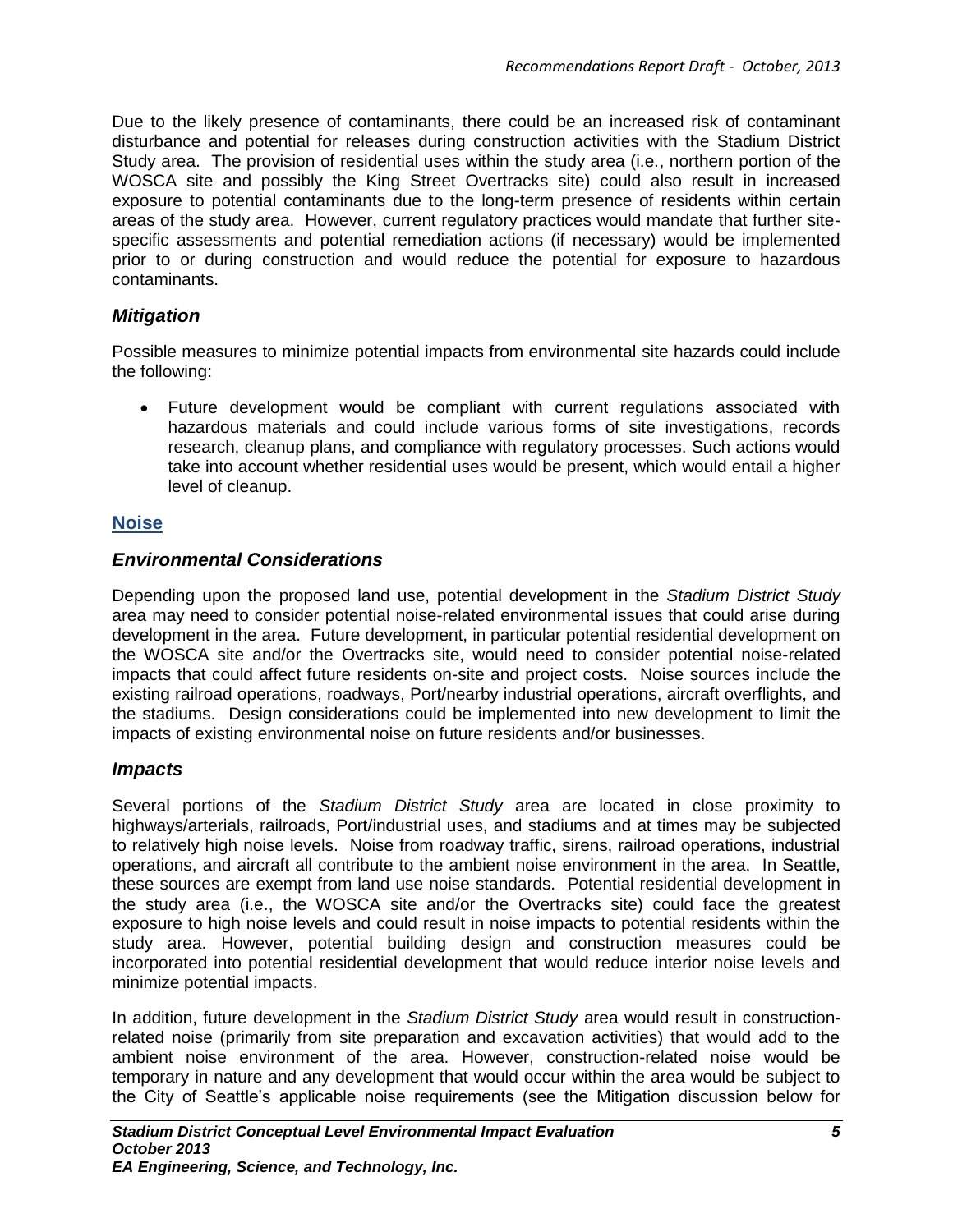further details). As a result, no significant impacts from construction-related noise are anticipated.

### *Mitigation*

Possible measures to minimize potential noise impacts could include:

- The design and construction of future development (in particular potential residential development) could include sound transmission class (STC)-rated construction materials and methods in exterior walls to minimize noise levels from surrounding uses. Other methods could also be provided to reduce noise levels for future residences, including demonstrating that operable windows are not present or providing triple-pane glazing.
- Construction activities associated with future development could include the following:
	- $\circ$  Limit construction activities to between the hours of 7:00 AM and 10:00 PM.
	- $\circ$  Equip construction equipment with adequate mufflers, silencers or engine enclosures to reduce engine noise.
	- o Require contractors to use the quietest equipment available and maintain all equipment to reduce noise levels.
	- o Locate stationary equipment and staging areas away from sensitive users.
	- $\circ$  Install temporary noise barriers, shields or curtains around stationary equipment.
- Consideration could be given to incorporating recognition of existing noisy operations (e.g., rail, port, etc.) as part of a sale or lease agreement – similar in a sense to a rightto-farm notice that is prevalent in many rural areas. This could entail having potential residents sign a no-protest agreement or other type of covenant.

### **Land Use**

### *Environmental Considerations*

Potential land use compatibility impacts and height, bulk and scale impacts would need to be considered as part of future development in the *Stadium District Study* area. The location of future development (in particular residential development) should be considered to ensure that new land uses are compatible with surrounding uses. Future development would also need to consider height, bulk and scale features, particularly as they relate to surrounding uses, the existing City skyline and their potential effects on views from the existing stadiums.

### *Impacts*

The *Stadium District Study* recommends modifying Seattle's *Comprehensive Plan* to create an independent land use category to recognize the unique functions and characteristics of the district. Proposed modifications would inform the preferred mix and range of land uses, including sports/entertainment, commercial/retail, office, lodging and light industry, as well as limited residential uses in specific locations on catalyst development sites. Policies would also be adopted to minimize incompatibilities associated with adjacent industrial operations, promote urban design for an inviting and safe public realm, guide building form, character and scale, encourage shared parking strategies, and address particular and critical transportation demands for mobility within and through the Stadium District.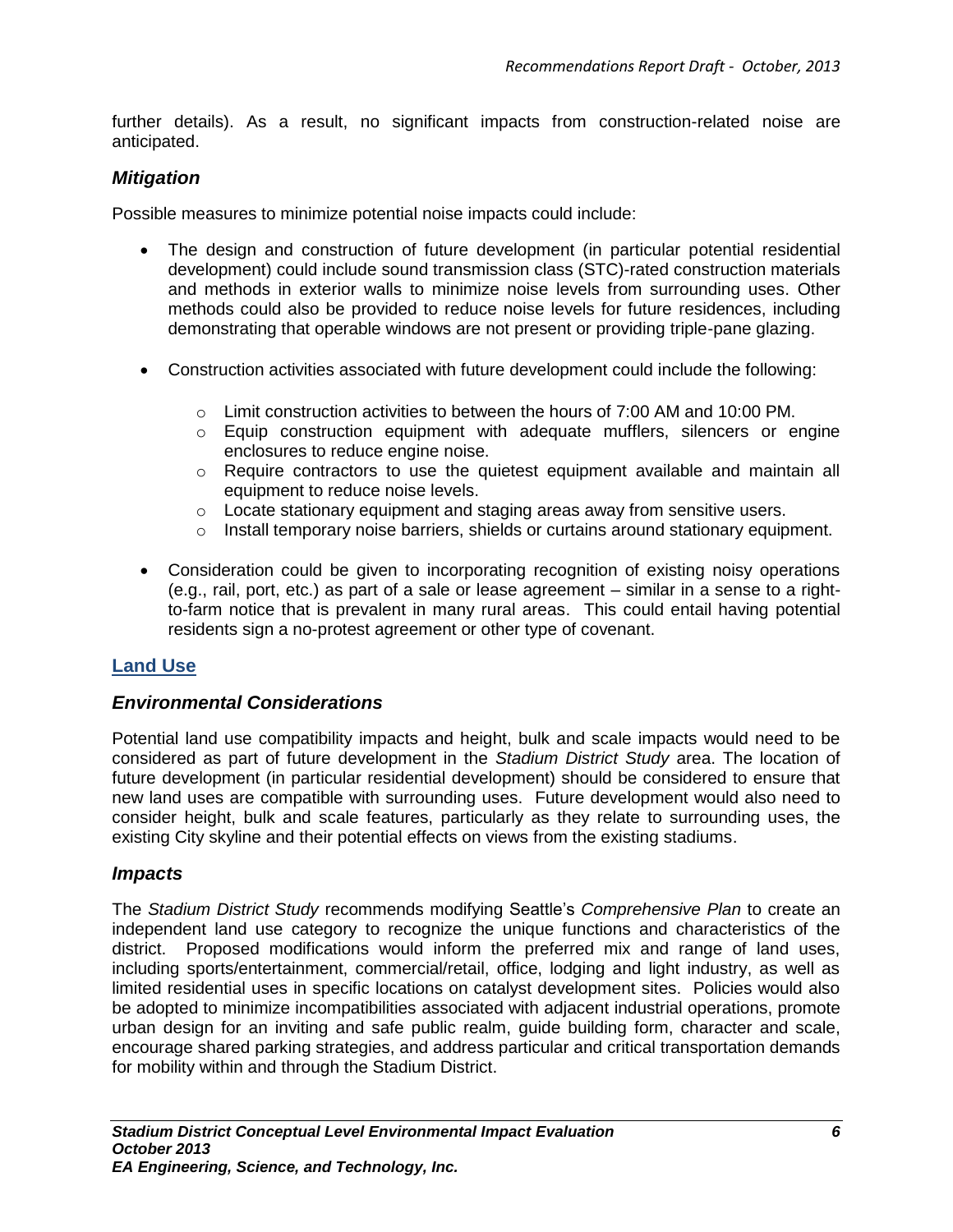With the exception of areas occupied by stadiums/events centers, the majority of the Stadium District would continue to include a mix of commercial, light industrial and office uses. Lodging uses would be permitted throughout the district to provide more balanced support for retail and restaurant uses to support stadium and exhibition hall events and provide area for corporate lodging needs. Residential uses may be allowed on catalyst sites (i.e., north half of the WOSCA site and/or the Overtracks site) and would be carefully sited to ensure compatibility with nearby Port of Seattle and industrial uses.

Future development in the *Stadium District Study* area would be intended to promote a distinctive urban form that would consider views to and from the area, the City's skyline and historic character through the design, scale, height, massing and placement of new buildings within the area.

### *Mitigation*

Possible measures to minimize potential land use impacts could include:

- Potential land use impacts with new residences would be mitigated by limiting the location of residential uses to specific locations within catalyst sites (i.e., north half of the WOSCA site and/or the King Street Overtracks site) and providing screening or building design features to limit the exposure to potential light, glare and noise impacts.
- Potential residents could be required to sign a no-protest agreement or other type of covenant to limit complaints from residents regarding the existing industrial and stadium/event uses in the site vicinity.
- Design strategies/development standards could be incorporated into specific building design as part of the design review process to ensure that the height, bulk and scale of potential buildings would be compatible with and would not significantly impact surrounding uses.

### **Population/Housing**

### *Environmental Considerations*

The *Stadium District Study* included an analysis of housing considerations for the area and determined that residential development in the Stadium District would be financially feasible and marketable.

### *Impacts*

Future development within the *Stadium District Study* area could include new residential uses on specific locations within catalyst sites (i.e., north half of the WOSCA site and/or the King Street Overtracks site). These new residential uses could add 500 to 700 new dwelling units within the study area with an additional population of 500 to 1,400 or more.

### *Mitigation*

Significant population and housing impacts would not be anticipated and associated mitigation measures are not identified.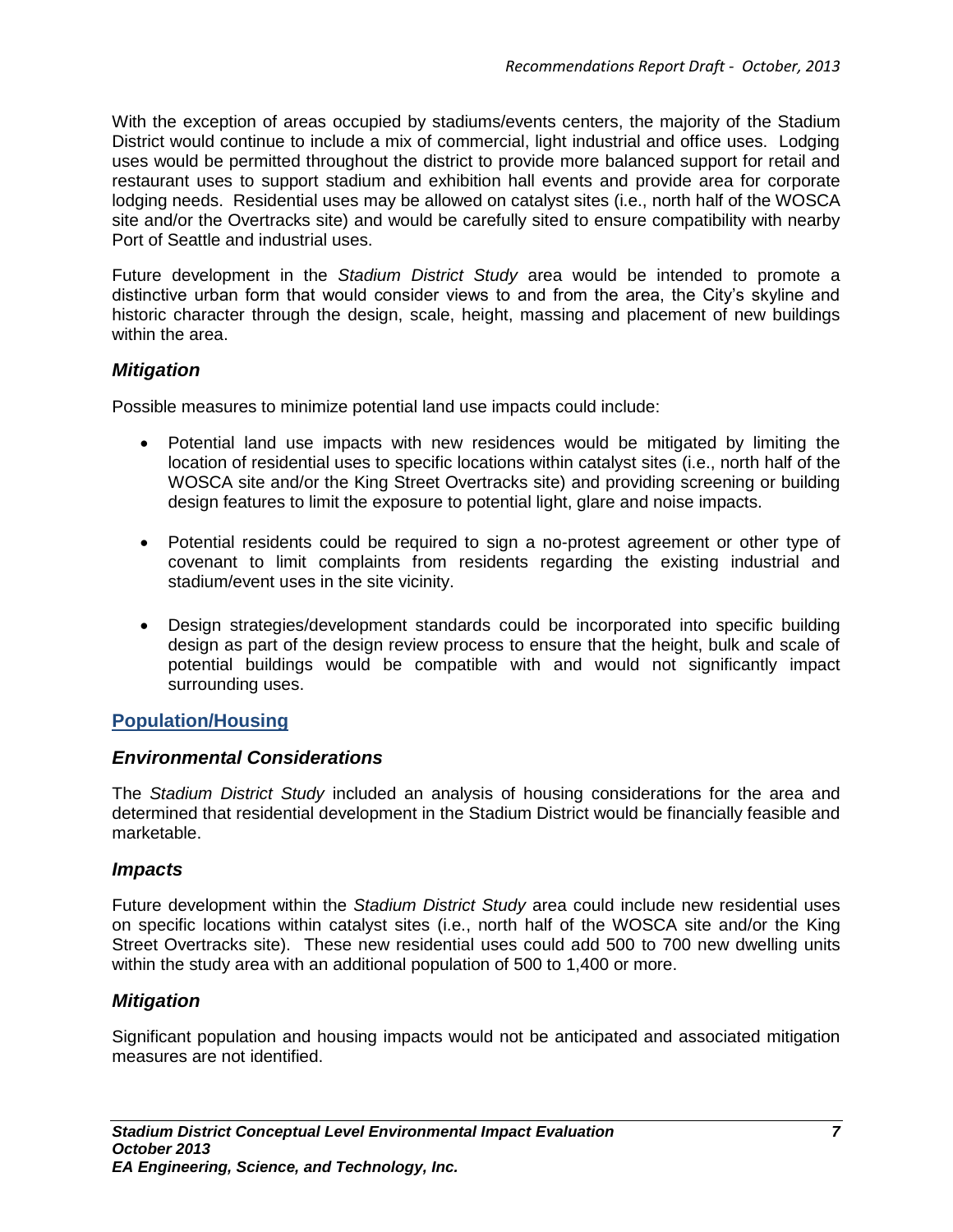# **Historic/Cultural**

### *Environmental Considerations*

Future development in the *Stadium District Study* area would likely consider that any development that would necessitate the demolition of buildings that are over 50 years old would require a historical building assessment as part of the City of Seattle's historical review process. If it is determined that a structure satisfies criteria for Landmark status designation, mitigation measures would be required as part of the project to allow development on the site. Consideration should also be given to excavation activities associated with construction and their potential to encounter cultural resources, particularly in areas in which excavations of 15 to 35 feet below the current ground surface are proposed.<sup>2</sup>

### *Impacts*

Potential development under the *Stadium District Study* would require demolition and excavation activities that could affect potential historic and cultural resources in the study area. Prior to any demolition activities, any building that is over 50 years old would be required to go through the City of Seattle's historical review process to determine whether the structure satisfies the criteria for landmark consideration. In addition, excavation activities associated with construction would have the potential to affect archaeological and cultural resources in the study area. Measures would be provided that would protect archaeological and cultural resources in the event that they are inadvertently discovered during excavation.

### *Mitigation*

Possible measures to minimize potential land use impacts could include:

- If a building is designated a City Landmark, the developer/applicant could work with the City's Landmarks Preservation Board and the City Council to develop a Controls and Incentives Agreement. Once designated, any changes to historic features would be subject to the City's Certificate of Approval Process.
- An Inadvertent Discovery Plan could be prepared for projects in the event that archaeological materials or human remains are discovered. The Plan would provide notification and consultation with the Washington State Department of Archaeology and Historic Preservation (DAHP), Tribes and the City of Seattle (Department of Planning and Development) if such materials are discovered.

### **Aesthetics**

### *Environmental Considerations*

Future development in the *Stadium District Study* area would need to consider the existing aesthetic character of the Stadium District to ensure that potential buildings are designed to be consistent and complementary to the area. Future building locations and building heights would also need to take into account existing views to and through the Stadium District, in particular views from the existing stadiums, views from designated viewpoints, and views from scenic routes.

 $\frac{1}{2}$ 15 to 35 feet represents the approximate depth of fills that were deposited in the site vicinity in the early 1900s.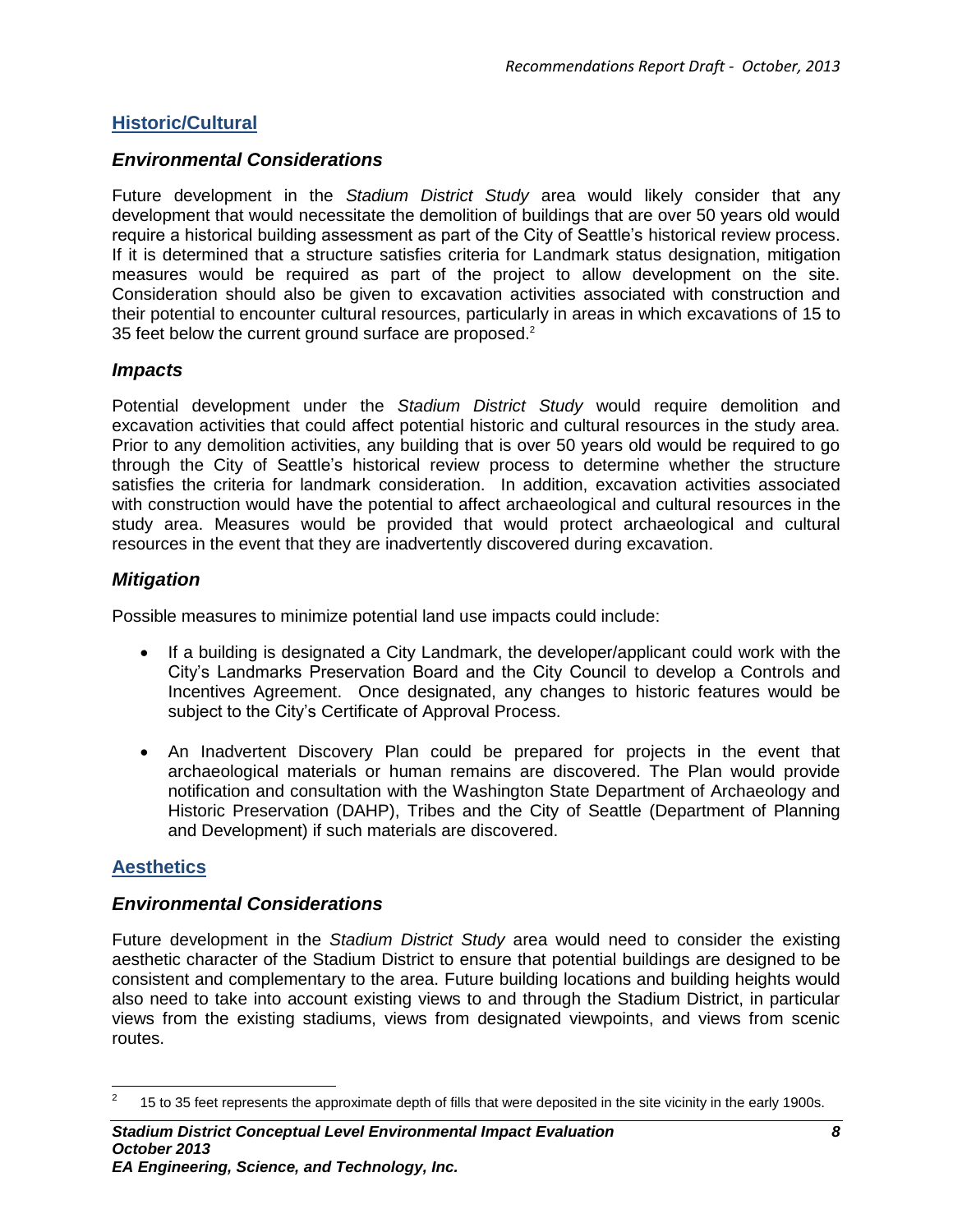# *Impacts*

Potential development in the *Stadium District Study* area would change the aesthetic character of the district; however, building design is intended to complement the existing character of the Stadium District and the overall City's skyline. Future development would be visible from designated viewpoints (*Seattle Views – An Inventory of 86 Public Views Protected Under SEPA, May 2002*) and scenic routes within and adjacent to the study area and could affect views to and from Downtown and adjacent areas east of the *Stadium District Study* area. Scenic routes in and adjacent to the study area include  $4<sup>th</sup>$  Avenue South, South Royal Brougham Way, I-5, and I-90. Future development would be located adjacent to the 4<sup>th</sup> Avenue South scenic route (King Street Overtracks site) and Royal Brougham Way (WOSCA site) and strategies could be examined to reduce potential visual impacts on these scenic routes.

# *Mitigation*

Possible measures to minimize aesthetic impacts could include:

- Design review.
- Future development would be expected to cultivate a distinctive urban form by considering iconic views to and from the Stadium District, the City's skyline, and historic development character when considering height, scale, massing and placement in the design of new buildings.
- Future development of the King Street Overtracks site and WOSCA site could include design strategies to reduce impacts to the scenic routes along  $4<sup>th</sup>$  Avenue South and South Royal Brougham Way (see the discussion below for each specific catalyst site for further details).

# **Light/Glare/Shadows**

# *Environmental Considerations*

Potential development in the *Stadium District Study* area would need to consider pedestrian lighting design to create a safe environment, while also minimizing potential light and glarerelated impacts to adjacent off-site uses. An analysis of potential shadow impacts and/or glare impacts could be required as part of development review, particularly projects that include highrise structures.

Existing light and glare in the Stadium District could impact potential development in the *Stadium District Study* area. Existing light and glare sources include: vehicles travelling on the SR99 highway; stadium lighting that is sometimes on late into the night and into early morning hours; and Port of Seattle terminal flood lighting that is illuminated through the night in instances. Mitigation measures would need to be considered in order to ensure potential incompatibilities with nearby uses due to light and glare are not created, or are minimized.

# *Impacts*

Light, glare and shadows in the Stadium District would be expected to increase with future development of the study area. New development in the study area would result in increased light and glare from the proposed buildings and associated vehicle traffic; however, additional light and glare would be consistent with the urban environment of the surrounding area. Future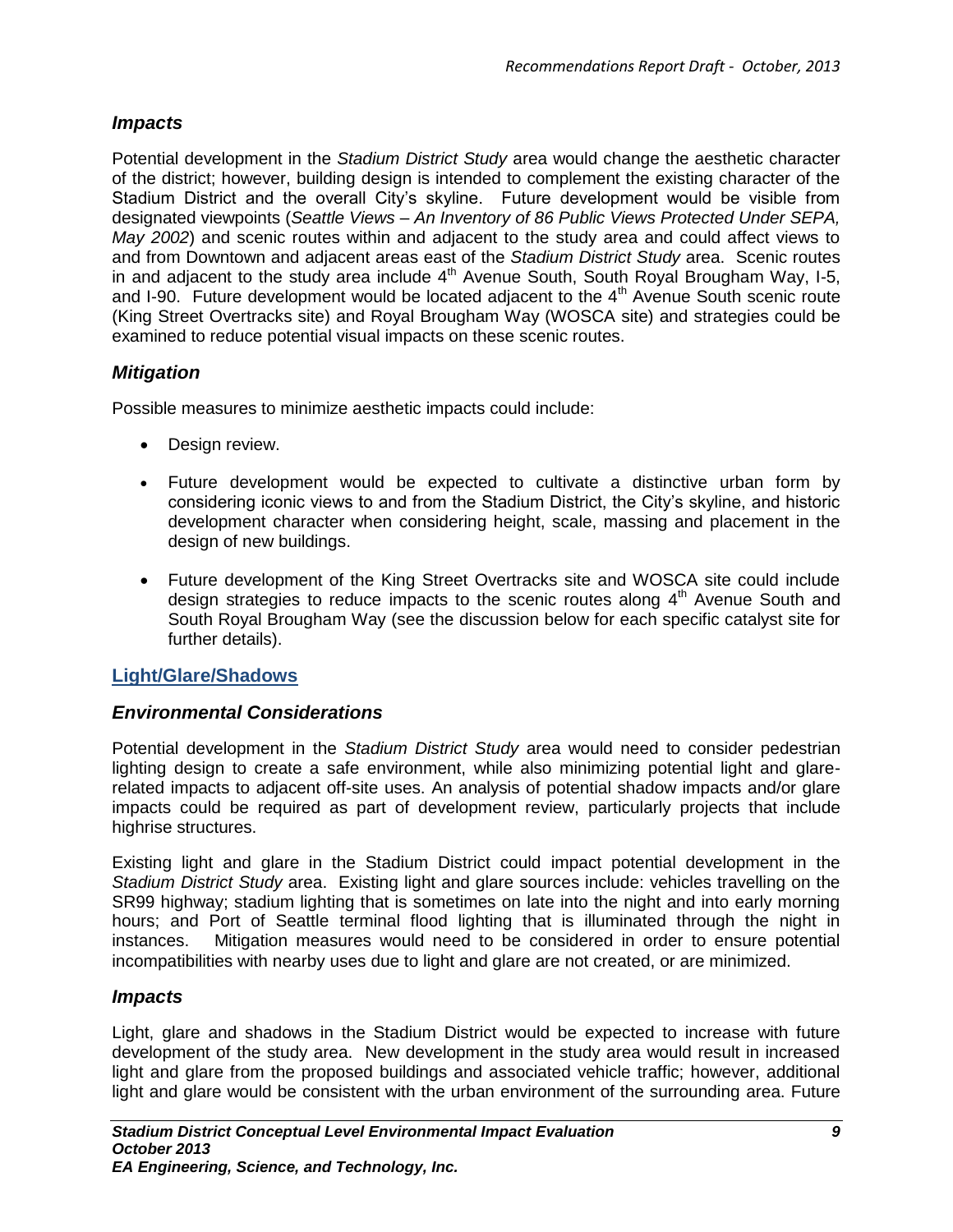development could also result in increased shadows on public places within and/or proximate to the study area, particularly as they relate to a highrise structures. Depending upon façade design, reflectivity of glazing, and building orientation, reflected solar glare could be a factor for motorists on major traffic corridors.

Light and glare impacts from existing sources could also be received by new development in the Stadium District. Potential impacts could be created from existing uses, if new uses were to lead to incompatibilities with the existing uses, including Port of Seattle Terminal 46 operations, and stadium event operations. However, mitigation measures could be employed to alleviate such potential incompatibility impacts.

# *Mitigation*

Possible measures to minimize potential light, glare and shadow impacts could include:

- Future development could incorporate design features that minimize light, glare and shadow impacts, including lighting design measures and selecting exterior building materials to minimize reflection.
- Future development could include design features that would minimize potential light and glare impacts from existing sources on new uses (in particular residential uses). Design features to minimize light and glare incompatibilities between new and existing uses should be considered with regard to existing light and glare, including: railroad operations, stadium lighting, and Port of Seattle terminal operations. Design features could include building orientation and required inclusion of operable window treatments to minimize or cancel unwanted light and glare into interior spaces.
- Where appropriate, shadow and/or glare analyses could be performed as part of the permitting process.
- Consideration could be given to incorporation recognition of existing light and glare sources (i.e., rail, Port, stadiums, etc.) as part of sale or lease agreements – similar in a sense to a right-to-farm notice that is prevalent in many rural areas. This could entrail having potential residents sign a no-protest agreement or other type of covenant.

# **Transportation**

# *Environmental Considerations*

Potential development in the *Stadium District Study* area would need to consider the project's potential impact on pedestrian and vehicular transportation circulation, as well as parking within and proximate to the Stadium District. Key factors include: existing traffic, loading and parking; site access limitations, trip generation associated with new development, traffic volumes and associated intersection/roadway operation impacts, and pedestrian and bicycle access. In particular, a focus should be placed on maintaining and/or enhancing access for freight traffic associated with adjacent Port and industrial operations.

### *Impacts*

Potential future development in the *Stadium District Study* area would result in an associated increase in vehicle trips to and from the study area. New vehicle trips would result in increased traffic volumes on area roadways and would affect intersection operations in the study area and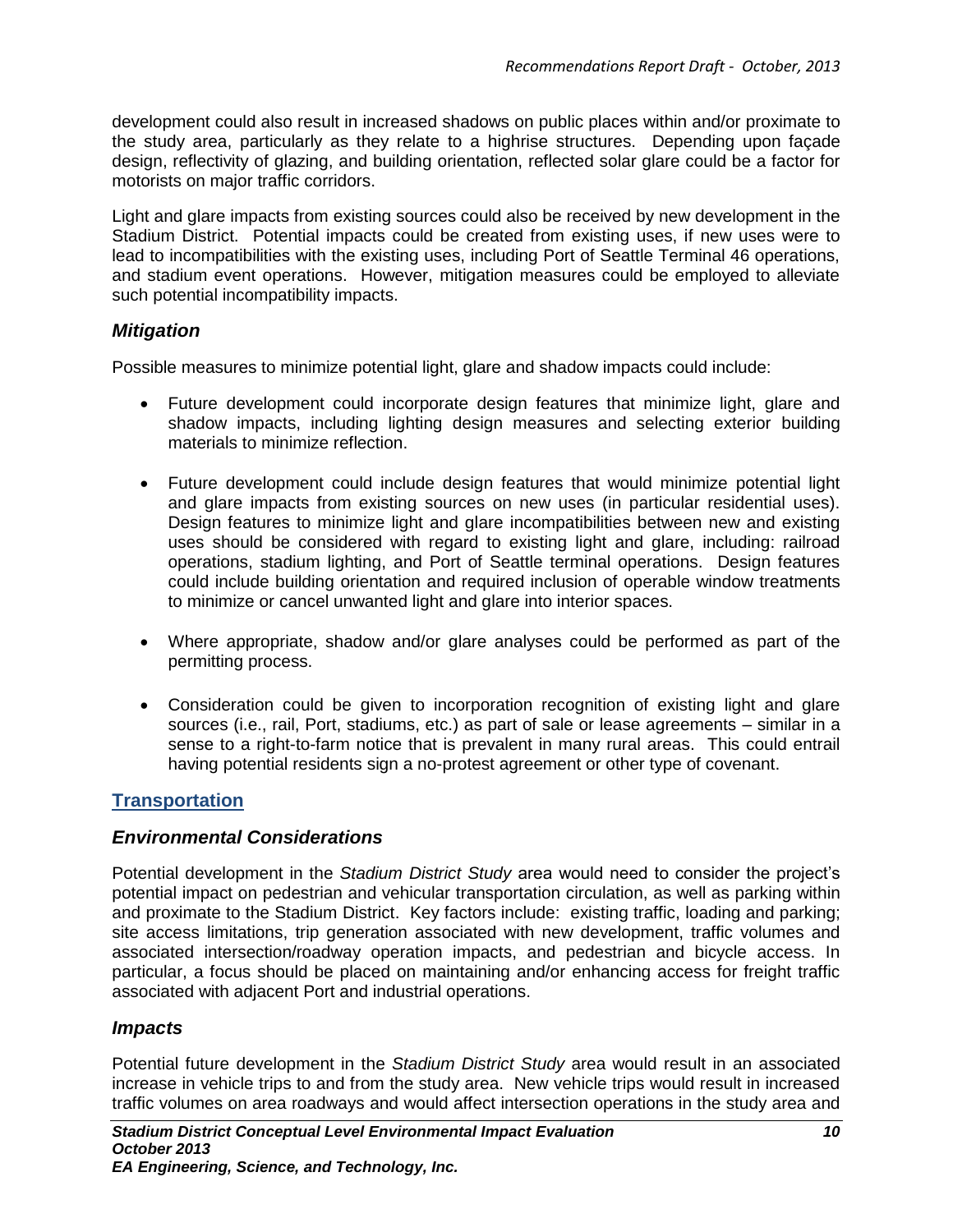site vicinity. To the extent that future development in the Stadium District results in additional traffic volumes along 1<sup>st</sup> Avenue South, traffic along this corridor, including freight traffic, could experience additional delays. Additional traffic volumes and congestion could also result in an increase in adverse traffic conditions during stadium events. In addition, pedestrian and bicycle traffic would be expected to increases as a result of future development, which could lead to increased conflicts between pedestrians/bicyclists and vehicles.

Additional development within the Stadium District would result in an increase in parking demand within and proximate to the District. It is expected that off-site parking would be necessary to fulfill a portion of the increased parking demand. On-street parking could fulfill a portion of the demand as well; however, some on-street parking could be displaced with development in the study area.

### *Mitigation*

The following policies have been identified as modifications to the City's *Comprehensive Plan* relative to the Stadium District and could minimize potential transportation-related impacts:

- Capitalize on transportation investments in and near the Stadium District by enhancing connections to and through the district to optimize the convenience and safety of all relevant modes of moving people, freight and services.
- Support and enhance freight access through the district to nearby industrial operations, including the Port of Seattle Terminal 46 operations.
- Encourage collaborative and integrated transportation management among major sports and entertainment uses and other uses in and adjacent to the Stadium District.
- Encourage coordinated and shared parking strategies to address event and day-to-day parking needs in the district, as an alternative to new sole purpose parking structures. Additional parking strategies such as ePark and implementing market rate, on-street paid parking would also encourage non-automotive modes of travel to reduce the demand for parking.

The proposal also includes the following transportation system enhancements that would minimize potential transportation impacts:

- Occidental Avenue South between South King Street and South Royal Brougham Way would be improved as a shared space that would emphasize slower vehicle travel and intermodal mingling. Streetscape improvements would include decorative paving, lighting, plantings and street furnishings.
- Occidental Avenue South between Edgar Martinez Drive and Massachusetts Street would be improved to include wide sidewalks and emphasize slower vehicle travel and intermodal mingling. Streetscape improvements would include wide sidewalks, decorative paving, lighting, plantings and street furnishings.
- 1<sup>st</sup> Avenue South between South King Street and Holgate Avenue South would be improved to include wider sidewalks, street trees, planted medians and enhance pedestrian crossings. While no traffic lanes would be removed, the pedestrian realm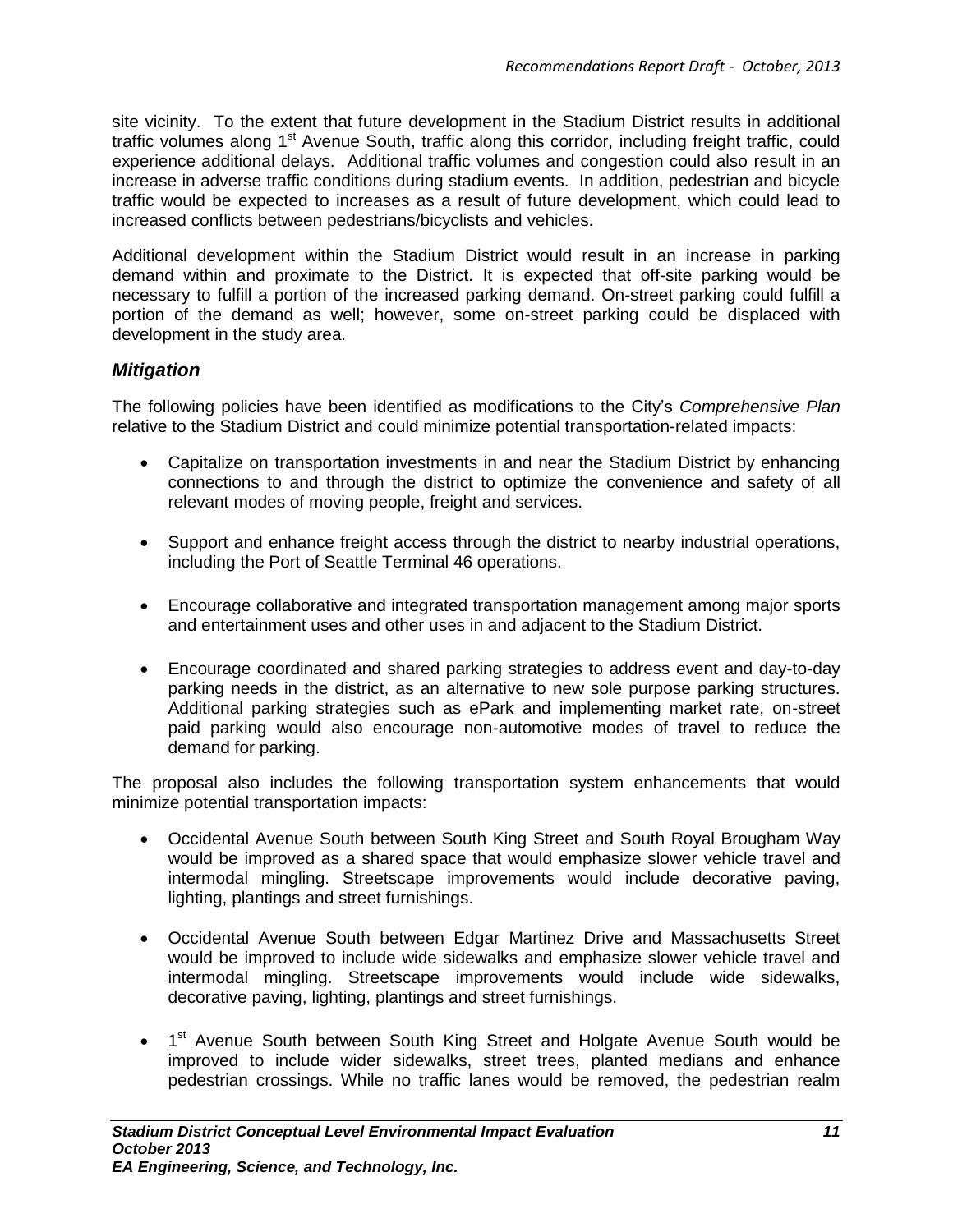would be widened south of Atlantic South through the removal of the parking lane on the eastern curb.

- South Charles Street would be designated as a shared facility for bicycles, pedestrians and cars that would connect between the shared-use path west of the WOSCA site and Occidental Avenue, using the already planned signalized intersection at South Charles Street and 1<sup>st</sup> Avenue South.
- A new signalized intersection would be provided midway between South Charles Street and South Royal Brougham Way to provide access for vehicles and pedestrians to new uses on the WOSCA site.
- Recommendations would be made for enhancements to the City of Seattle Bicycle Master Plan, including identifying South King Street as an east-west bicycle connection.
- Recommendations would be made that a signal along  $1<sup>st</sup>$  Avenue South would be designed to accommodate pedestrian crossings, but minimize delays for north-south traffic flows through signal synchronization and other ITS solutions.

### **Public Utilities**

### *Environmental Considerations*

Potential development in the *Stadium District Study* area would need to verify the existing location and condition of utilities to serve potential buildings, and ensure that specific utility purveyors have the capacity to adequately serve increased demand associated with the new development.

#### *Impacts*

Future development in the *Stadium District Study* area would result in increased demands for public utilities, including natural gas (Puget Sound Energy), electricity (Seattle City Light), telecommunications (multiple purveyors), water and sewer (Seattle Public Utilities), and solid waste (Seattle Public Utilities). While demand for utilities would be anticipated to increase, no significant impacts to utilities are anticipated.

### *Mitigation*

No significant impacts to public utilities are anticipated and no mitigation measures would be necessary.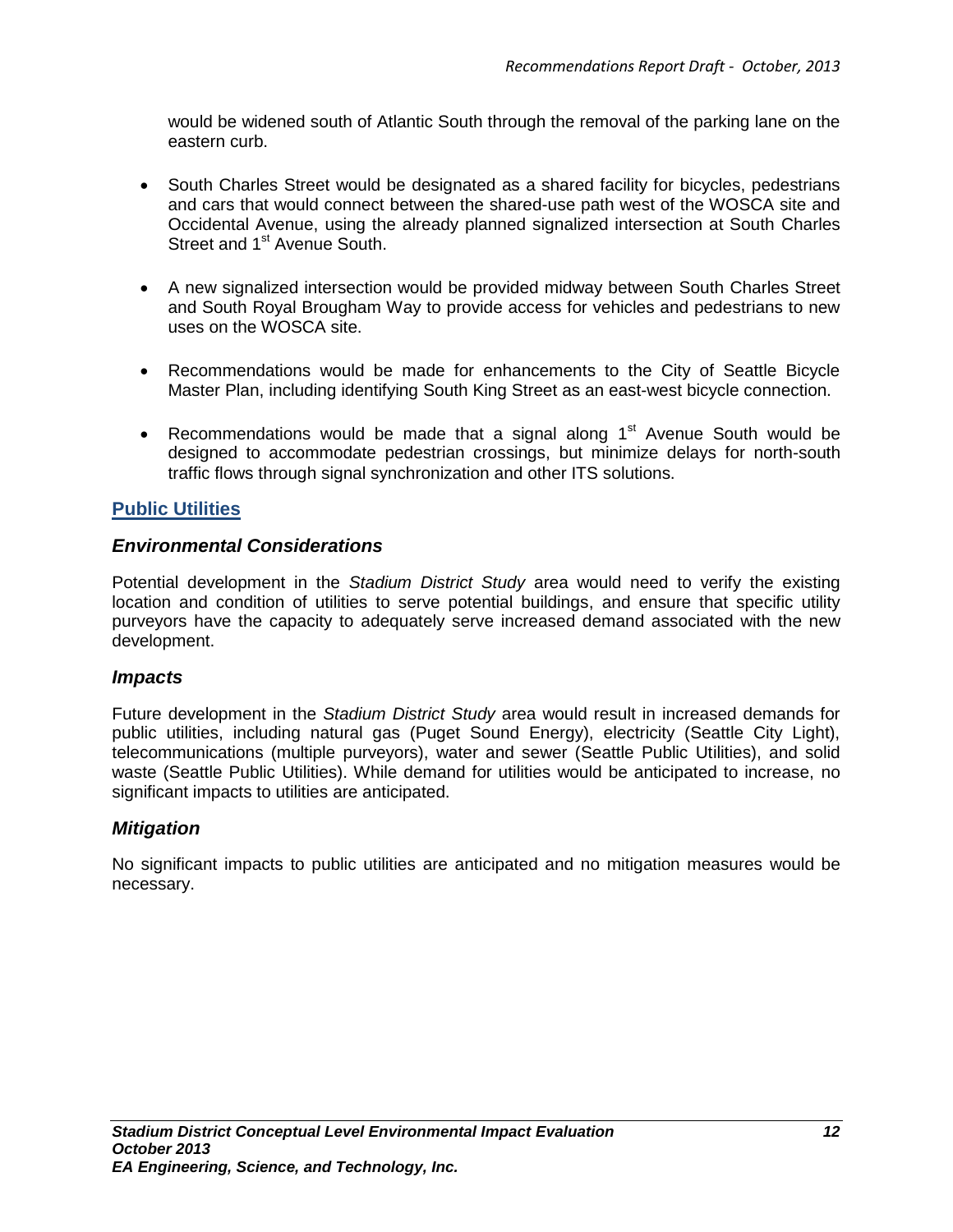# CATALYST SITES

Within the Stadium District are three key sites with the potential for major change in terms of the character and success of the district as a whole. The three Catalyst sites include: *1)* the **WOSCA** site, *2)* **King Street Station Overtracks** site, and *3)* the **South Occidental Block** site. The following is an overview of each site together with environmental considerations, impacts and mitigation. This environmental information is presented in terms of broad factors that would be common to each Catalyst Sites and considerations specific to each site.

# Catalyst Site Descriptions

# WOSCA Site

The **WOSCA** site is generally bounded by South Dearborn Street to the north, First Avenue South to the east, South Royal Brougham Way to the south, and Alaskan Way South to the west. Under the *Stadium District Study*, the WOSCA site is envisioned to include a mix of commercial and residential development, as well as open space. Retail uses could be located at the ground level to engage with the street and open space use, and a plaza-type area could be located at the southern end of the site at South Royal Brougham Way and opposite of the existing plaza at Safeco Field.

The site is approximately 4.2 acres in size and measures approximately 1,375 feet in generally a north-south direction and 120 feet in an east-west direction. The City's *Comprehensive Plan* designation indicates that this site is part of the Duwamish MIC. The site is zoned Industrial Commercial (IC) with a 65-foot height limit. The recommended *Comprehensive Plan* designation would be Stadium District, with proposed land use regulations/zoning to encourage a mix of commercial, hotel, and/or residential development.

Under existing regulations, a buildout with commercial office uses totaling approximately 400,000 gsf is expected, as well as ground floor retail uses and approximately 600-800 parking spaces. Buildout under provisions of the *Stadium District Study* could include approximately 200,000-300,000 gsf of commercial office uses, 300-400 residential units or hotel rooms, 1-2 acres of open space, and 600-800 parking spaces; ground floor retail uses would also be included in some locations.

# Overtracks Site

The **King Street Station Overtracks** site (Overtracks site) consists of the area over the BNSF railroad tracks and is generally bounded by South Weller Street to the north, Fourth Avenue South to the east, South Royal Brougham Way to the south, and CenturyLink Field to the west. Under the *Stadium District Study*, the Overtracks site is envisioned to include a mix of office/commercial development and residential units, with retail/active uses fronting to the adjacent stadiums. New pedestrian connections and pass-throughs would also provide enhance pedestrian amenities for users connecting between the Chinatown/International District and the Stadium District.

The Overtracks site is approximately 4.5 acres of potentially usable development area that would be located on a structure spanning the existing railroad tracks. The City's *Comprehensive Plan* designation is Downtown Urban Center. The site is zoned Pioneer Square Mixed with an 85-foot height limit for commercial uses and 150-foot height limit for residential uses; a portion of the site is designated as Duwamish MIC with a 65-foot height limit. The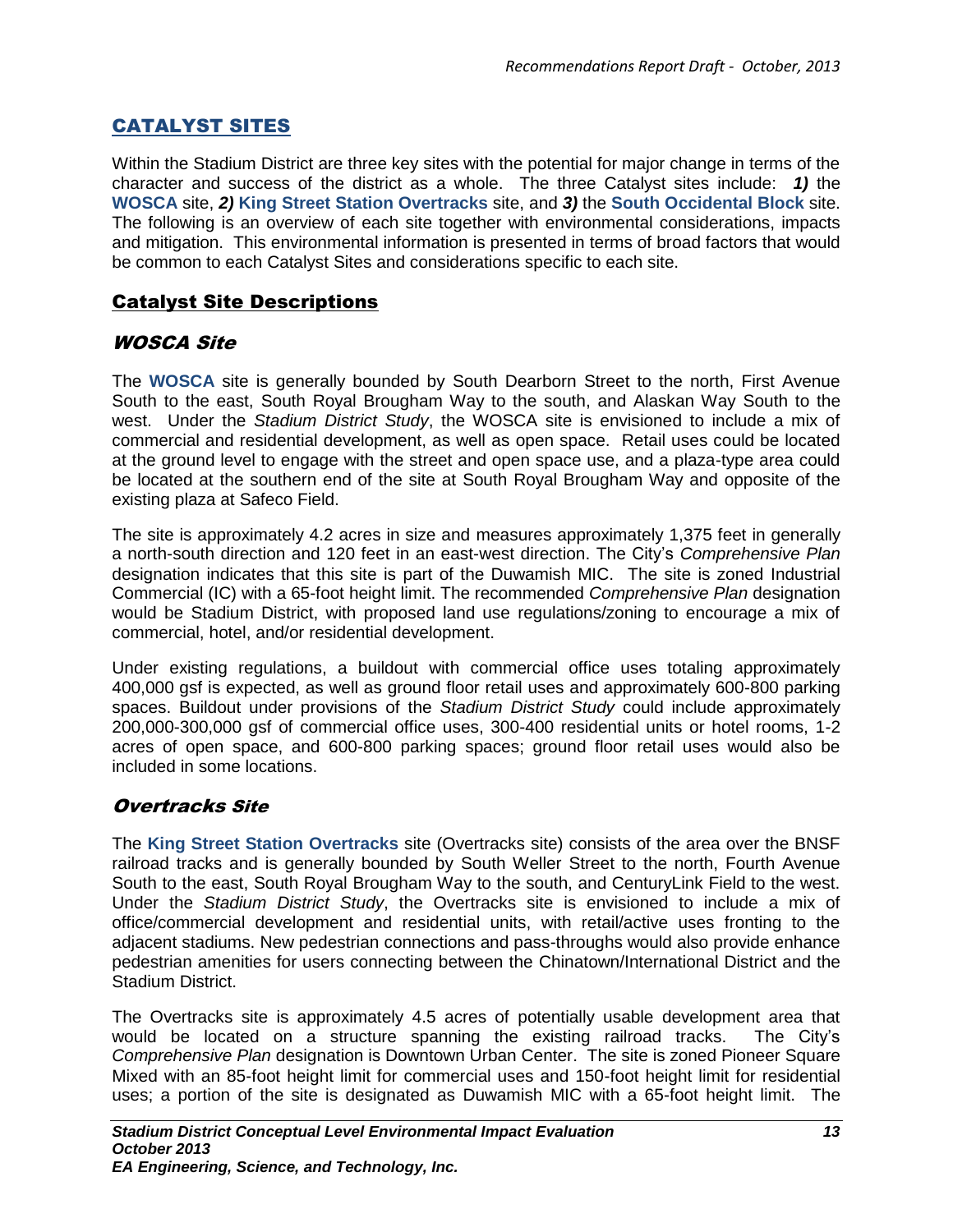recommended *Comprehensive Plan* designation would be Stadium District and proposed land use regulations/zoning would encourage commercial and residential uses with pedestrian connections.

The existing regulations would not be likely to allow development of the Overtracks site in the near future due to economic feasibility factors. However, under the *Stadium District Study*, approximately 300,000 gsf of commercial/office uses 250-300 residential units or hotel rooms, active retail uses fronting onto 4<sup>th</sup> Avenue and the stadium facilities, and up to 50,000 gsf of pedestrian connections and pass-throughs.

# South Occidental Block Site

The **South Occidental Block** site consists of seven parcels that are generally bounded by Edgar Martinez Drive to the north, Occidental Avenue South to the east, Massachusetts Street to the south, and 1<sup>st</sup> Avenue South to the west. Under the *Stadium District Study*, the South Occidental Block site is envisioned to accommodate future infill development that would front onto 1<sup>st</sup> Avenue S, which would serve as the formal entry for development; Occidental Avenue South would serve as an informal entry. Major land use changes are not proposed for the South Occidental Block and development could include approximately 200,000 to 300,000 gross square feet of commercial or light industrial uses with buildings up to 85 feet tall.

The site is approximately 2.3 acres and currently includes 32,000 sq. ft. of vacant land, 63,000 sq. ft. of commercial/office uses, 49,500 sq. ft. of warehouse uses, and 23,000 sq. ft. of retail/entertainment uses. The City's *Comprehensive Plan* designation is Duwamish MIC and the zoning designation is IC with an 85-foot height limit. The recommended *Comprehensive Plan* designation would be Stadium District; no major land use changes are proposed.

Under the existing regulations, approximately 375,000 gsf of commercial/office uses would be anticipated on the site. Based on the recommendations of the Stadium District Study, approximately 500,000 gsf of development could occur, including ground floor commercial/retail with upper level office or lodging uses.

# Environmental Considerations and Mitigation Measures

# **Earth**

### *Environmental Considerations*

Development on the Catalyst sites would need to consider potential earth-related environmental factors, including potential seismic hazard-related issues that could be required during the construction of future buildings. Due to the location of the area within the Seattle Fault Zone and within a liquefaction-prone area, as well as the presence of fill soils beneath the area, potential development could be required to provide additional engineering studies and potential mitigation measures related to seismic hazards/liquefaction-prone areas.

 WOSCA site: Due to the size of this site, it is anticipated that development would require the largest amount of grading/excavation activities of the three sites and would need to consider those impacts on the site geology and potential seismic hazard areas. In addition, consideration would need to be given to the site's proximity and relationship to the SR-99 Tunnel.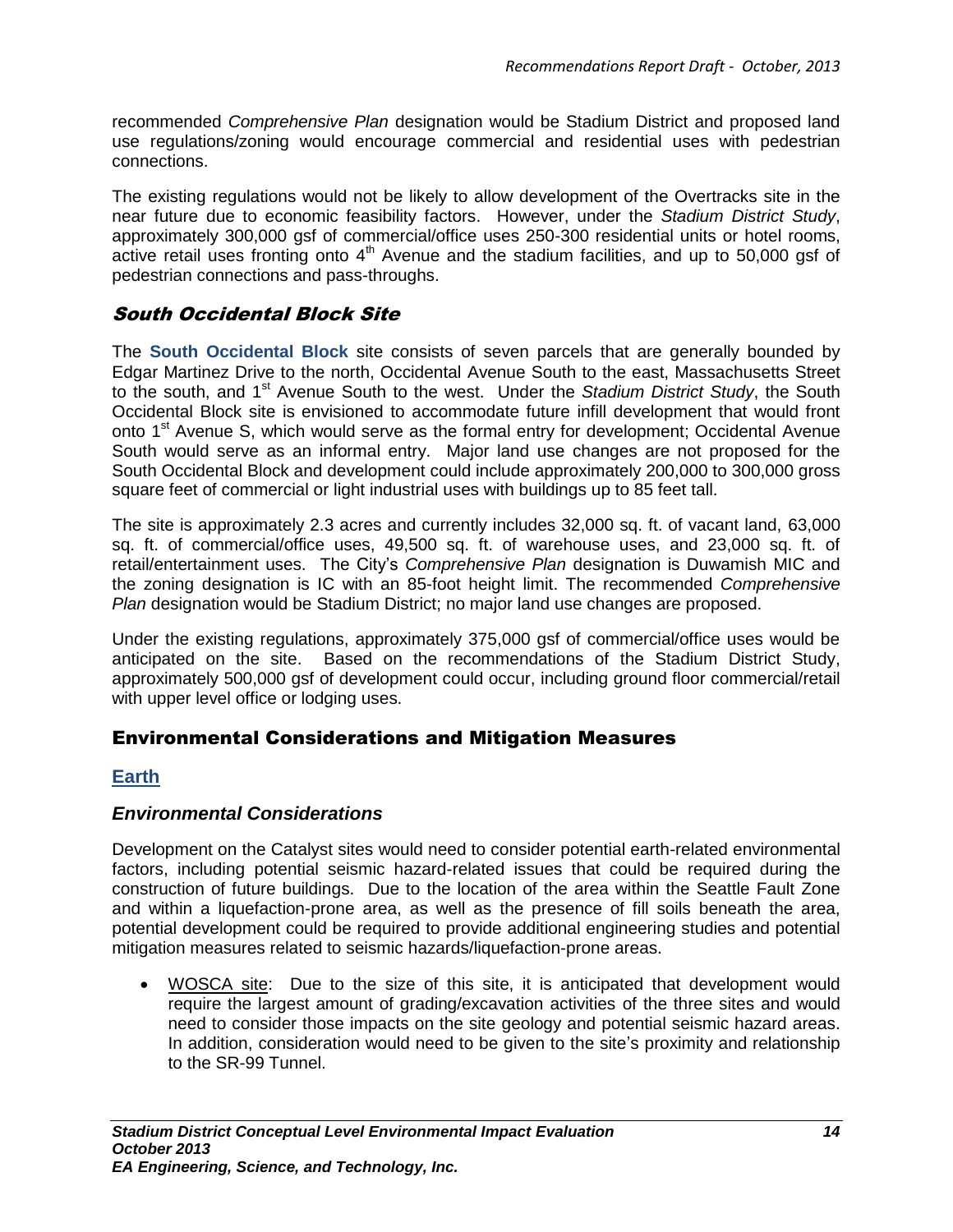- Overtracks site: Development of a building to span the existing railroad tracks would require specific engineering studies regarding the foundation supports for such a building and their effect on site geology and potential seismic hazard areas.
- South Occidental Block site: Earth-related considerations would be similar to those mentioned above.

### *Impacts*

The Catalyst sites are essentially flat and contain no steep slopes. Soils in this area consist of fill, the sites are located within the Seattle Fault Zone, and are in a City-designated liquefactionprone area. Future development of the sites would result in potential impacts to geology and soils due to construction of new buildings and/or infrastructure. Potential construction-related impacts could include clearing and grading activities that would result in soil disturbances, ground vibrations, and erosion.

As a result of proximity to the Seattle Fault Zone and the presence of fill soils, potential seismic impacts could include liquefaction, lateral spreading, and tsunamis.

- WOSCA site: Construction would result in the greatest amount of excavation and impacts to existing site geology.
- Overtracks site: Development on-site would require a more limited amount of excavation due to the nature of the site and the existing railroad.
- South Occidental Block site: Development on the site would require a more limited amount of excavation due to the site of the existing site area.

### *Mitigation*

Possible strategies to minimize potential impacts to geology and soils could include:

- Construction activities, including clearing, grading and excavation, would be conducted in accordance with applicable City of Seattle requirements and best management practices could be implemented to potential impacts from soil disturbances (i.e. erosion, ground vibrations, etc.).
- Future development would be subject to the requirements of the City of Seattle's building code, which requires increased structural strength that would limit potential seismic hazard impacts, potential measures could include:
	- $\circ$  Design structures in accordance with relevant and appropriate seismic design methods to mitigate liquefaction and ground settlement.
	- o Design structures to meet or exceed earthquake loading requirements as noted in the current building code.

### **Groundwater**

### *Environmental Considerations*

Potential groundwater issues that should be considered as part of development on the Catalyst sites include: construction-related factors (e.g., alterations to groundwater flow), release of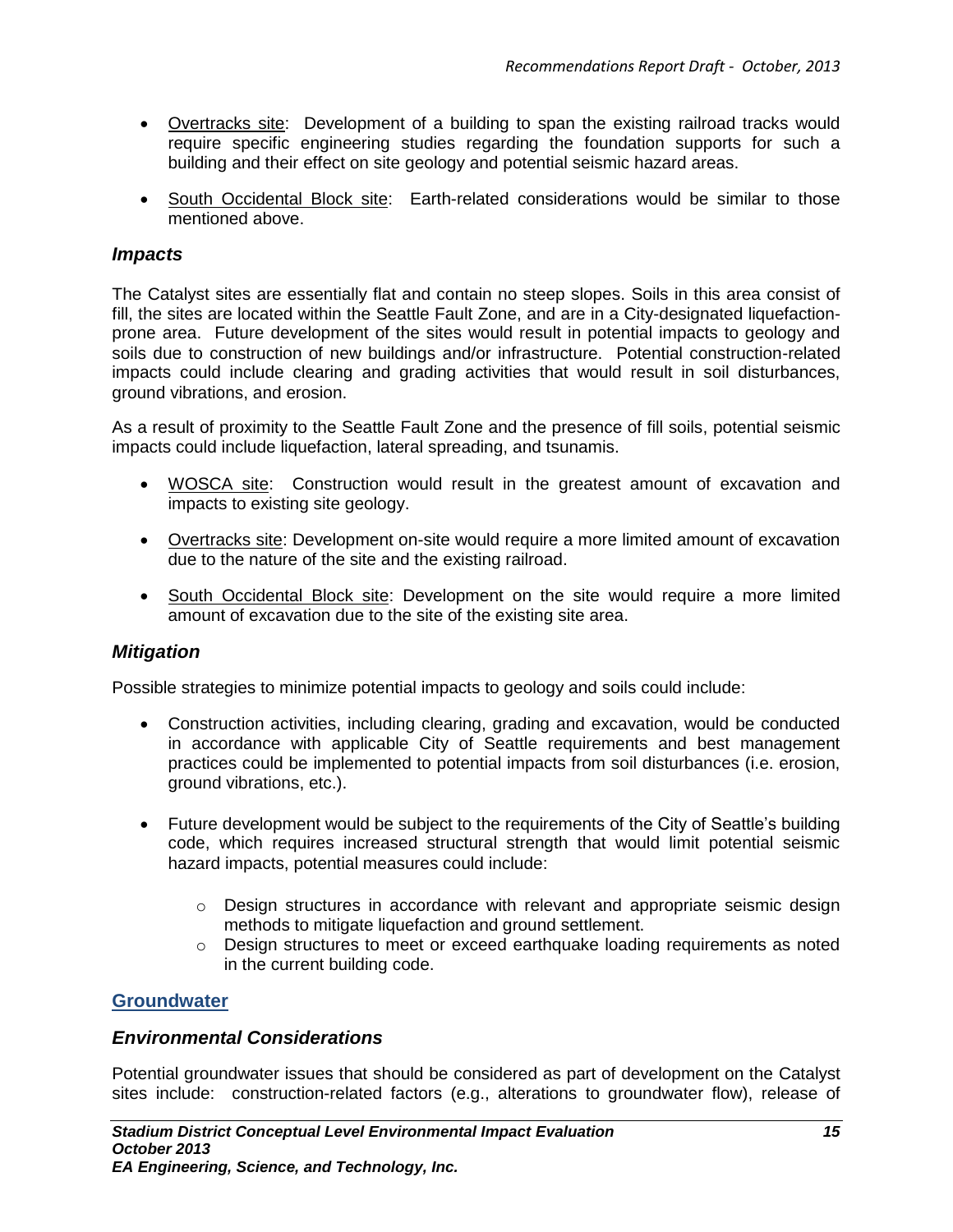pollutants, and dewatering activities. Development within the study area would also need to consider the existing depths to groundwater as they relate to potential excavations for building construction and long-term operation.

- WOSCA site: Groundwater considerations for the WOSCA site would be similar to those described above.
- Overtracks site: Groundwater considerations for the Overtracks site would be similar to those described above.
- South Occidental Block site: Groundwater considerations for the South Occidental Block site would be similar to those described above.

### *Impacts*

Development on the Catalyst sites could result in potential impacts to groundwater. Potential groundwater impacts associated with development include: alterations of groundwater flow associated with construction retaining walls; release of pollutants during construction activities (i.e., sediment, oil, grease, etc.), which could affect water quality; and, implementation of dewatering activities during construction, which could draw groundwater flow toward excavated areas.

- WOSCA site: Groundwater impacts would be similar to those described above.
- Overtracks site: Groundwater impacts would be similar to those described above.
- South Occidental Block site: Groundwater impacts would be similar to those described above.

### *Mitigation*

Possible measures to minimize potential impacts to groundwater could include:

- Perimeter drainage systems could be installed if groundwater flow is altered by retaining walls.
- Groundwater quality investigations could be conducted prior to construction to determine if contaminated areas are present within potential development sites. If contaminated areas are discovered, the contamination could be remediated/removed prior to construction (see Environmental Site Hazards discussion below for further details).

# **Environmental Site Hazards**

### *Environmental Considerations*

Several prior studies have been conducted in the vicinity of the Catalyst sites, which indicate that potential contaminants may be present, including solvents, petroleum products, and metals such as mercury, silver, lead, zinc, copper and poly-chlorinated biphenyls (PCBs). Potential development within the study area could require additional analysis regarding the presence of on-site contaminants and could also require additional cleanup/remediation activities depending on the extent of contamination.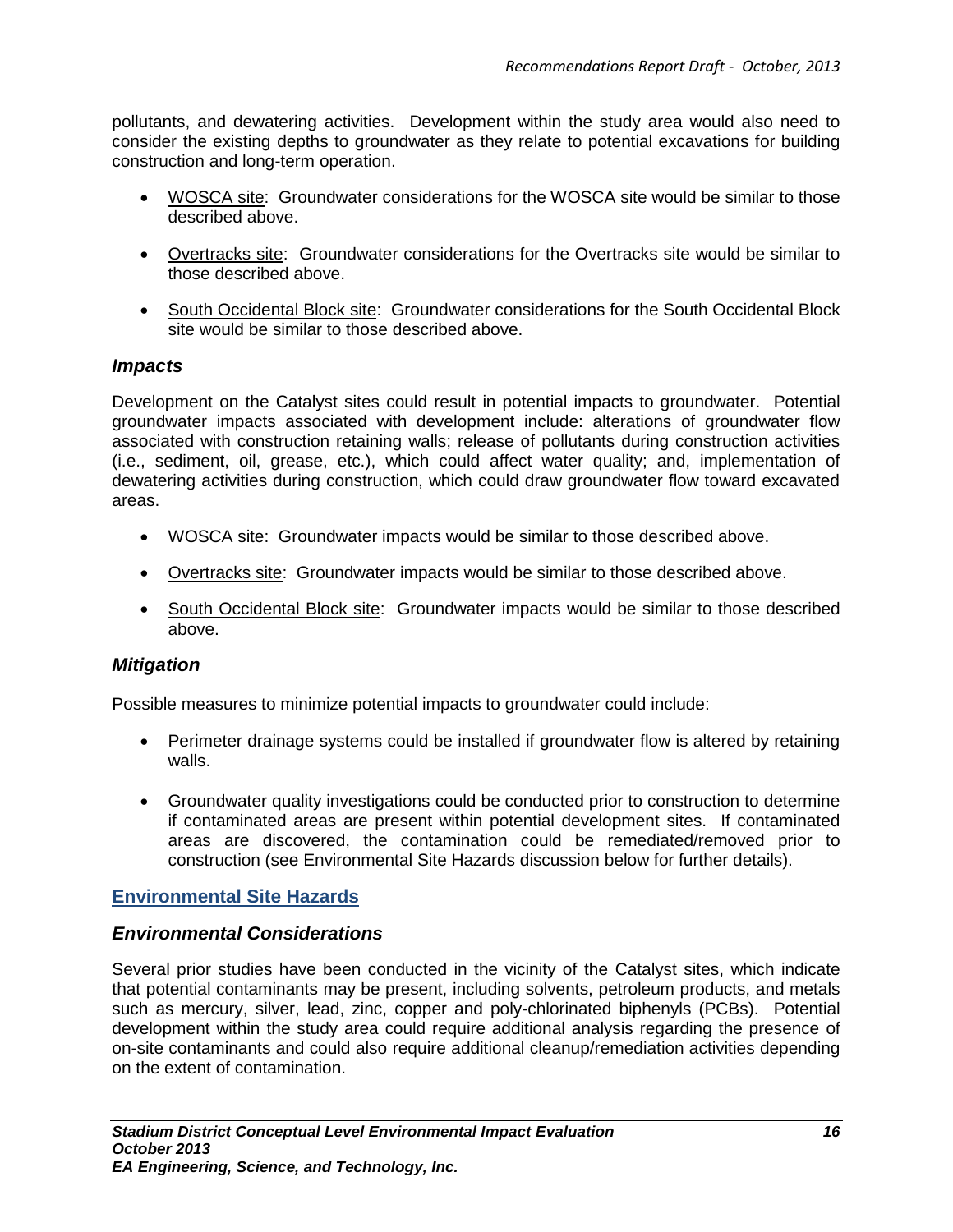- WOSCA site: Prior studies have documented potential contaminants within the 1<sup>st</sup> Avenue South Corridor (adjacent to the site) and would need to be considered as part of development. Cleanup/remediation activities could be required. Potential residential development would require more stringent cleanup requirements.
- Overtracks site: If contaminants are located on or adjacent to the site, measures could be required to limit potential exposure for future residents.
- South Occidental Block site: Prior studies have documented potential contaminants within the  $1<sup>st</sup>$  Avenue South Corridor (adjacent and to the west of the site) and would need to be considered as part of development. Cleanup/remediation activities could be required if contaminants are located on-site.

### *Impacts*

Residual contaminants may be present in the area of the Catalyst sites, including solvents, gasoline and petroleum products, mercury, lead, silver, zinc, and PCBs. Future development on the sites could encounter potential contaminants during the construction process and could result in the disturbance and release of hazardous materials. On-site investigations would be required if hazardous materials are documented on-site and remediation/cleanup activities would be required, if necessary.

In addition, potential residential development could also result in increased exposure to potential contaminants due to the long-term presence of residents within certain areas of the study area. However, current regulatory practices would mandate that further site-specific assessments and potential remediation actions (if necessary) would be implemented prior to or during construction and would reduce the potential for exposure to hazardous contaminants.

- WOSCA site: Potential contaminants on and/or adjacent to the WOSCA could result in increased exposure for on-site residents. If located on-site, potential contaminants would be required to be remediated to allow for residential uses.
- Overtracks site: If located on-site, potential contaminants could result in increased exposure for new residents and would be required to be remediated to allow for residential uses.
- South Occidental Block site: Cleanup/remediation activities could be required if contaminants are located on-site.

### *Mitigation*

Possible measures to minimize potential impacts from environmental site hazards could include the following:

 Future development would be compliant with current regulations associated with hazardous materials and could include various forms of site investigations, records research, cleanup plans, and compliance with regulatory processes. Such actions would take into account whether residential uses would be present, which would entail a higher level of cleanup.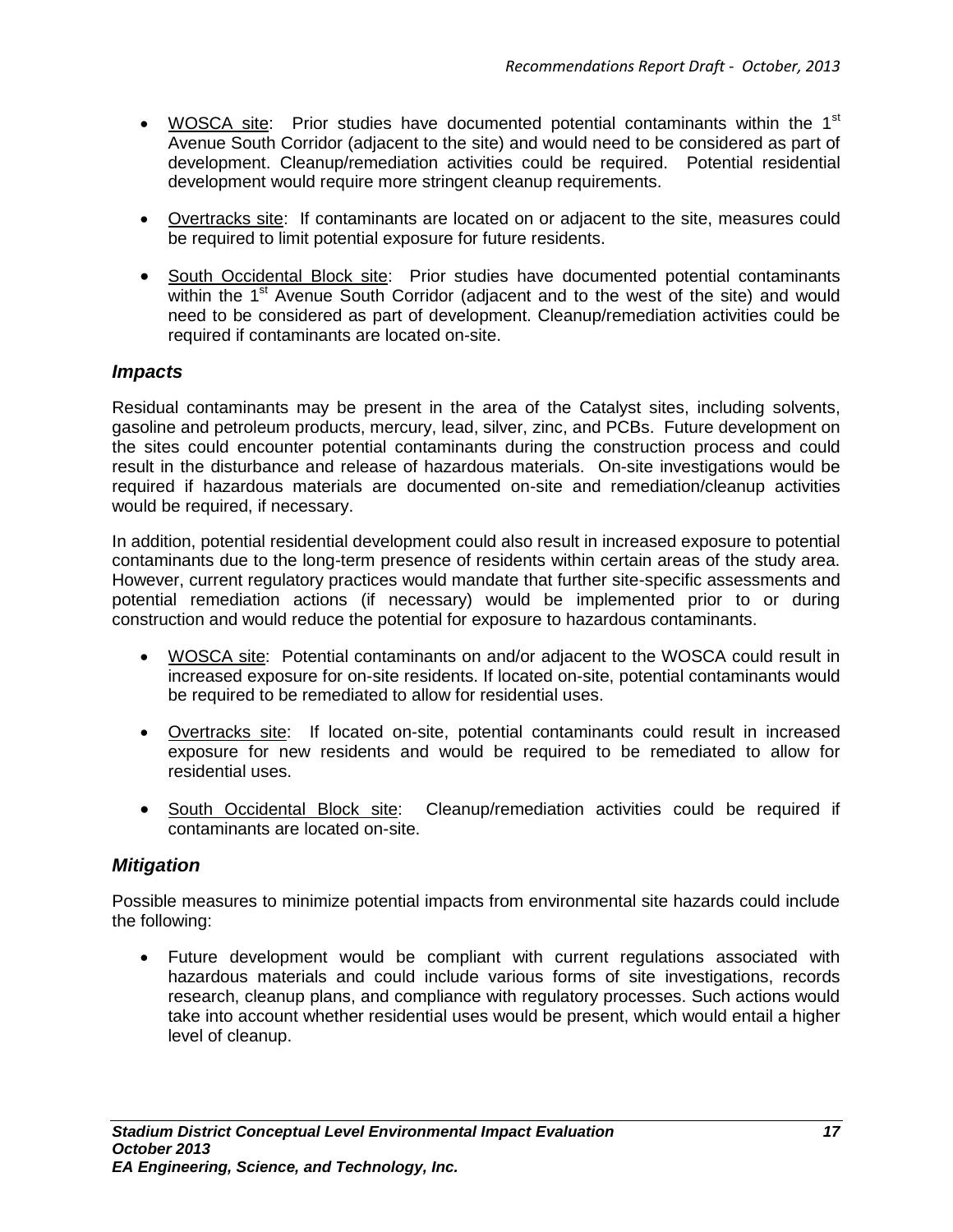### **Noise**

### *Environmental Considerations*

Potential development on the Catalyst sites would need to consider potential noise-related environmental issues that could arise during site redevelopment. Future development could experience potential noise impacts from existing adjacent uses (i.e., industrial uses, roadways/highways, and railroad operations). Development on the sites could require additional noise analyses to determine the potential noise levels that could affect future development on-site and building design mitigation measures could be required to be incorporated into the construction of future buildings to ensure that noise levels are appropriate for residences and businesses.

- WOSCA site: Potential residential uses on the site could experience high noise levels due to the proximity to roadways, and Port and industrial uses. Consideration could be given to include building design features to limit noise and minimize impacts on residential uses.
- Overtracks site: Potential residential uses on the site could experience high noise levels due to the proximity to stadium and railroad operations, and roadways. Consideration could be given to include building design features to limit noise and minimize impacts on residential uses.
- South Occidental Block site: Noise levels from highways, stadium and railroad operations, and industrial uses could affect potential businesses. Design features could be incorporated into new buildings to limit noise impacts.

### *Impacts*

The Catalyst sites are located in close proximity to highways/arterials (Alaskan Way South, 1<sup>st</sup> Avenue South, and South Royal Brougham Way), railroads and industrial uses, and are subject to relatively high noise levels. Noise from roadway traffic, sirens, railroad operations, industrial operations, aircraft and spectators associated with the stadiums all contribute to the ambient noise environment. Potential development on the sites could be exposed to increased noise levels and could result in noise impacts to potential land uses.

In addition, future development of the sites would result in construction-related noise (primarily from site preparation and excavation activities) that would add to the overall noise environment of the area. However, construction-related noise would be temporary in nature and any development that would occur within the area would be subject to the City of Seattle's applicable noise requirements (see the Mitigation discussion below for further details). As a result, significant impacts from construction-related noise would not be anticipated.

- WOSCA site: Potential development (especially residential uses) could be exposed to high levels of noise from adjacent roadway operations and industrial uses.
- Overtracks site: New development (especially residential uses) could be exposed to high levels of noise from adjacent railroad and roadway operations.
- South Occidental Block site: Potential commercial/light industrial development could be exposed to high levels of noise from adjacent roadway operations and industrial uses.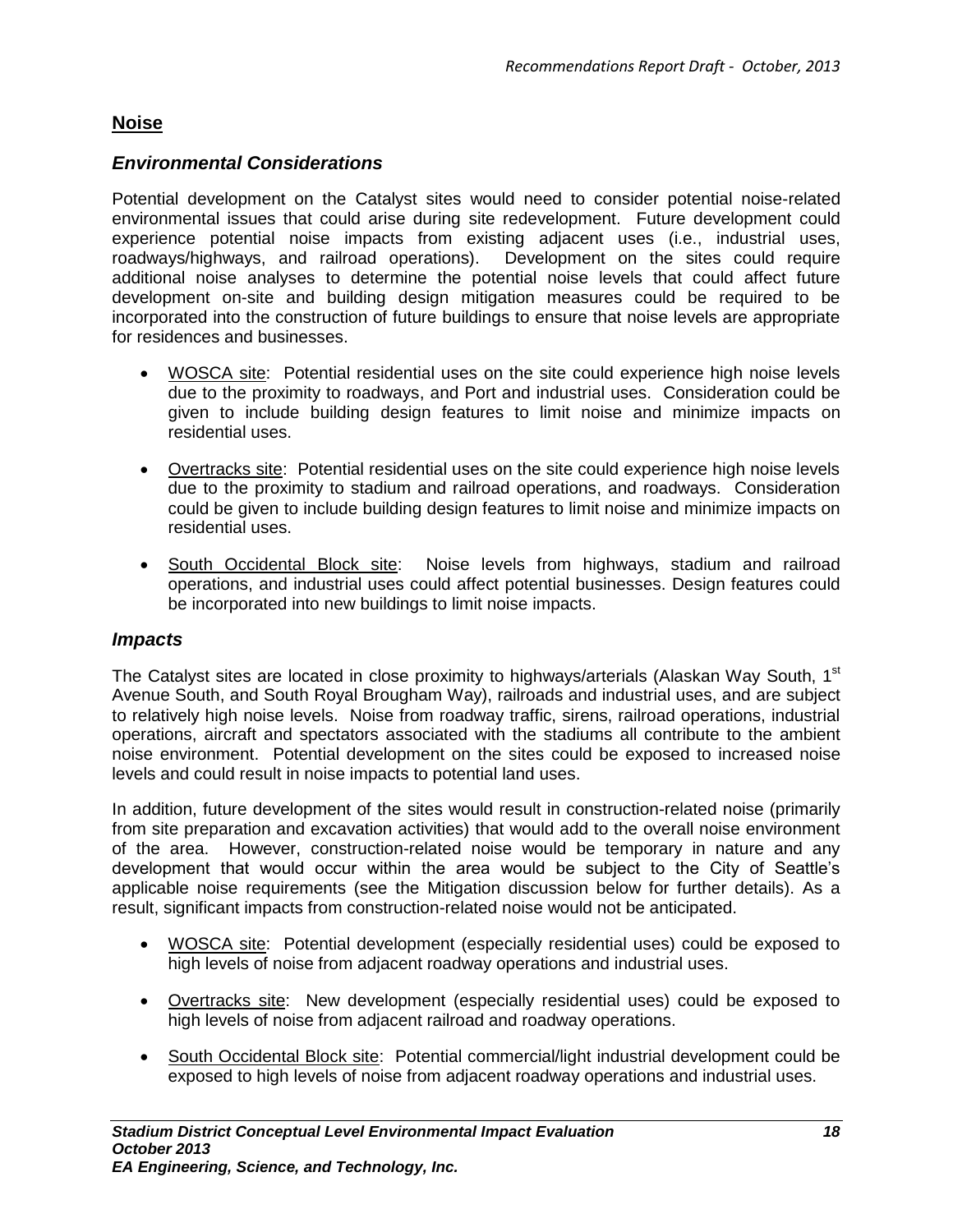# *Mitigation*

Possible measures to minimize potential noise impacts could include:

- The design and construction of future development on the Catalyst sites (in particular potential residential development) could include sound transmission class (STC)-rated construction materials and methods in exterior walls to minimize noise levels from surrounding uses. Other methods could also be provided to reduce noise levels for future residences, including demonstrating that operable windows are not present or providing triple-pane glass windows.
- Construction activities associated with future development could include the following measures to minimize potential noise levels:
	- $\circ$  Limit construction activities to between the hours of 7:00 AM and 10:00 PM.
	- $\circ$  Equip construction equipment with adequate mufflers, silencers or engine enclosures to reduce engine noise.
	- o Require contractors to use the quietest equipment available and maintain all equipment to reduce noise levels.
	- o Locate stationary equipment and staging areas away from sensitive users.
	- o Install temporary noise barriers, shields or curtains around stationary equipment.
- Consideration could be given to incorporating recognition of existing noisy operations (e.g., rail, port, etc.) as part of a sale or lease agreement – similar in a sense to a rightto-farm notice that is prevalent in many rural areas. This could entail having potential residents sign a no-protest agreement or other type of covenant.

### **Land Use**

### *Environmental Considerations*

Future development on the Catalyst sites would need to consider potential land use-related issues associated with development, including compatibility impacts and height, bulk and scale impacts. The location and design of specific buildings would need to consider their compatibility with surrounding uses, including existing industrial uses and the existing stadiums. Future development would also need to consider height, bulk and scale features, particularly as they relate to surrounding uses, the existing City skyline, and their potential effects on views from the existing stadiums or designated viewpoints (*Seattle Views – An Inventory of 86 Public Views Protected Under SEPA, May 2002*).

- WOSCA site: Potential development (including the types of uses and their locations on the site) would consider the compatibility with existing industrial uses and the existing stadiums. Height, bulk and scale features should also be considered, particularly as they relate to a potential tower structure and its effect on the City skyline and views from the stadiums.
- Overtracks site: New development (including the types of uses and their locations on the site) would consider the compatibility with existing railroad operations and stadiums. Height, bulk and scale should also be considered as it relates to adjacent buildings and views of downtown, particularly from  $4<sup>th</sup>$  Avenue South.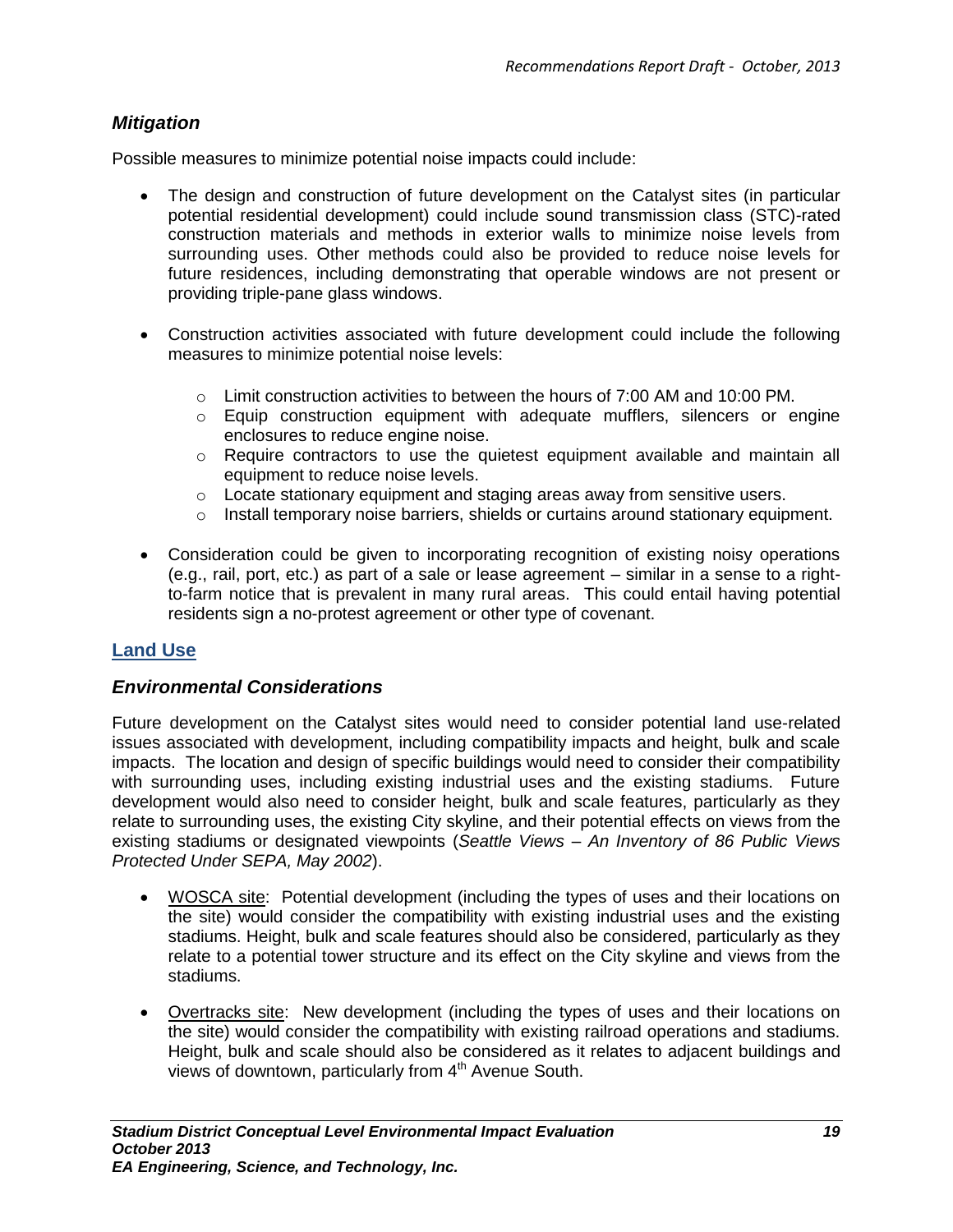South Occidental Block site: Specific buildings would need to consider their compatibility with surrounding uses, including existing industrial uses and the existing stadiums. Height, bulk and scale should also be considered for compatibility with surrounding uses.

### *Impacts*

As described above, the Stadium District Study would modify the City's *Comprehensive Plan* to create an independent land use category to recognize the unique functions and characteristics of the district, including the Catalyst sites. Development patterns on the site could be altered and density on the sites could be increased to include a variety of uses (residential uses, commercial/light industrial uses, open space areas, etc.). Potential development on the Catalyst sites could include buildings taller than those in the site vicinity (with the exception of the existing stadiums). Design strategies could also be incorporated into potential development on the sites and would ensure that the potential height, bulk and scale of future would not significantly impact adjacent uses.

- WOSCA site: Development patterns on the site would be altered and density on the site would be increased to possibly include residential uses, mid-rise commercial/light industrial uses, and open space areas. The location of the residential uses in the north portion of the site would complement existing housing in the Pioneer Square area to the north and could be designed to minimize potential conflicts with the Port of Seattle and other nearby industrial uses. Development could include buildings taller than those in the site vicinity (with the exception of the existing stadiums). In particular, a potential residential tower structure in the north portion of the site would provide an increase in building height and scale.
- Overtracks site: Development on the site would increase the density on the site to include commercial/office uses, residential uses, and ground-level retail uses. New pedestrian connections would also be provided to create enhanced pedestrian passthroughs between the International District and the Stadium District. The location of residential uses above the existing railroad operations could result in compatibility issues between these uses (i.e., noise, light and glare, vibration, etc.). Potential development on the Overtracks site could include a taller, denser development than those that currently exist in the site vicinity (with the exception of the existing stadiums and North Lot development).
- South Occidental Block site: Development patterns on the site would remain similar and could include lodging and commercial development. These potential uses would be generally compatible with existing surrounding commercial and industrial uses in the site vicinity. Potential buildings could be slightly greater in height than the existing structures on the site, but would be within the maximum building heights identified for the area.

### *Mitigation*

Possible measures to minimize potential land use impacts could include:

 Potential land use impacts with new residences would be mitigated by locating residential uses in the north portion of the WOSCA site and Overtracks site, which would complement existing residential uses in Pioneer Square and minimize conflicts with the existing nearby Port of Seattle uses and industrial uses. In addition, screening and/or building design features could be implemented to limit the exposure to potential light, glare and noise impacts.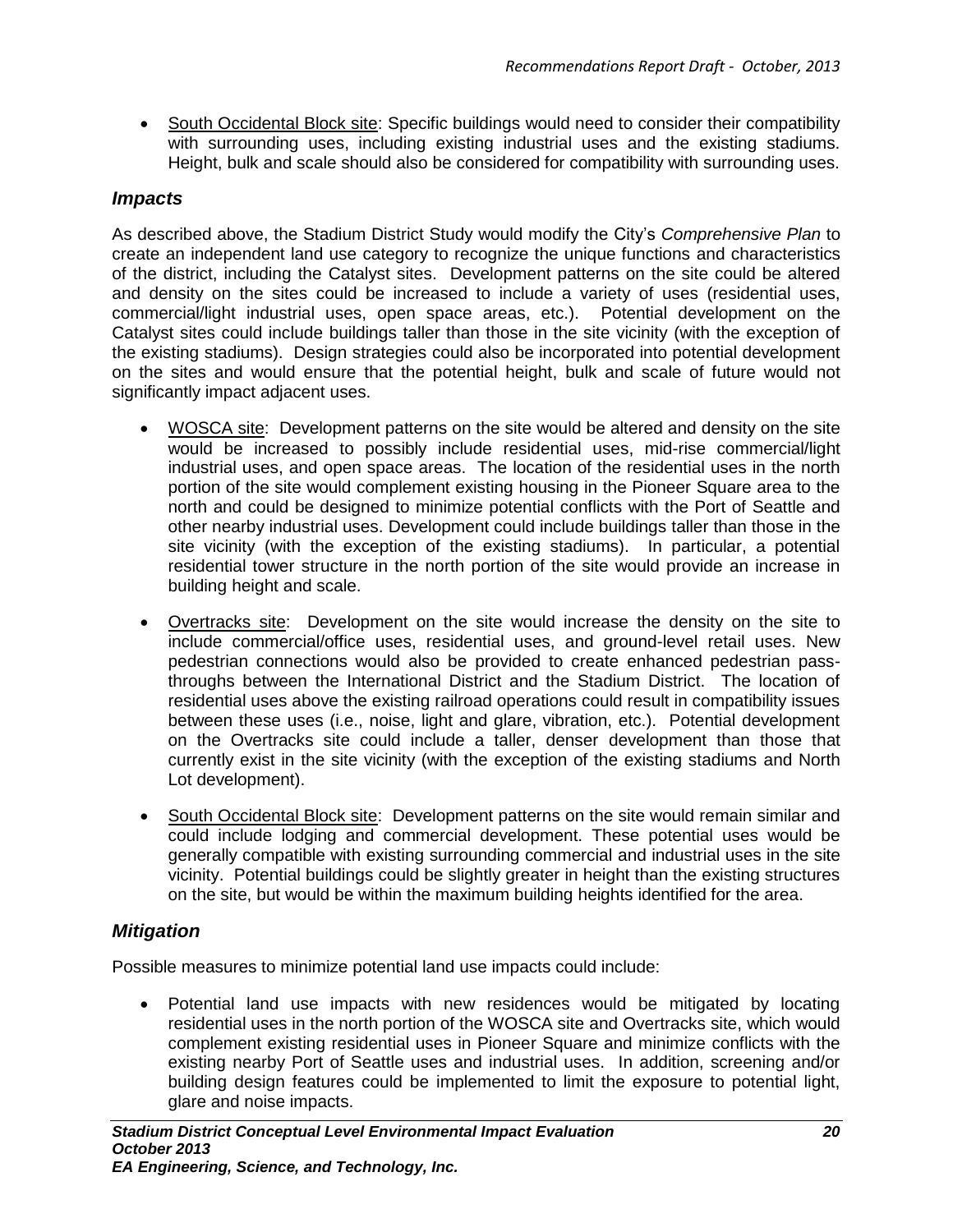- Potential residents could be required to sign a no-protest agreement or other type of covenant strategy to limit complaints from residents regarding the existing industrial and stadium/event uses in the site vicinity.
- Design strategies could be incorporated into specific building design as part of the design review process to ensure that the height, bulk and scale of potential buildings would be compatible and would not significantly impact surrounding uses.

### **Population/Housing**

### *Environmental Considerations*

The *Stadium District Study* included an analysis of housing considerations for the area, including residential development on portions of the Catalyst sites, and determined that residential development in the Stadium District would be financially feasible and marketable.

- WOSCA site: Future residential development would need to consider the existing housing stock and supply in the Pioneer Square area to the north and east of the site, as well as potential conflicts with nearby Port and industrial uses.
- Overtracks site: Potential residential development would need to consider the existing housing stock and supply in the Pioneer Square area and International District area, as well as potential conflicts with existing railroad operations.
- South Occidental Block site: Residential development is not anticipated for this site.

### *Impacts*

Future development on the Catalyst sites could include new residential uses within the Stadium District. New residential development could add approximately 500 to 700 new dwelling units within the study area with an additional population of approximately 500 to 1,400 people, or more.

- WOSCA site: New residential development on the WOSCA site could add approximately 300 housing units within the study area with an associated population of 300 to 600+ occupants. New housing would provide more market rate residences near the planned and existing housing in Pioneer Square and the International District. Locating the housing in the north portion of the WOSCA site could also minimize potential conflicts with the Port of Seattle and other industrial uses.
- Overtracks site: New residential development on the site could add approximately 250 500 new housing units on the site with an associated population of 250 to 500+ occupants. New housing would provide more market rate residences near the planned and existing housing in Pioneer Square and the International District.
- South Occidental Block site: Residential development is not anticipated for this site.

### *Mitigation*

No significant population and housing impacts are anticipated and no mitigation measures are necessary.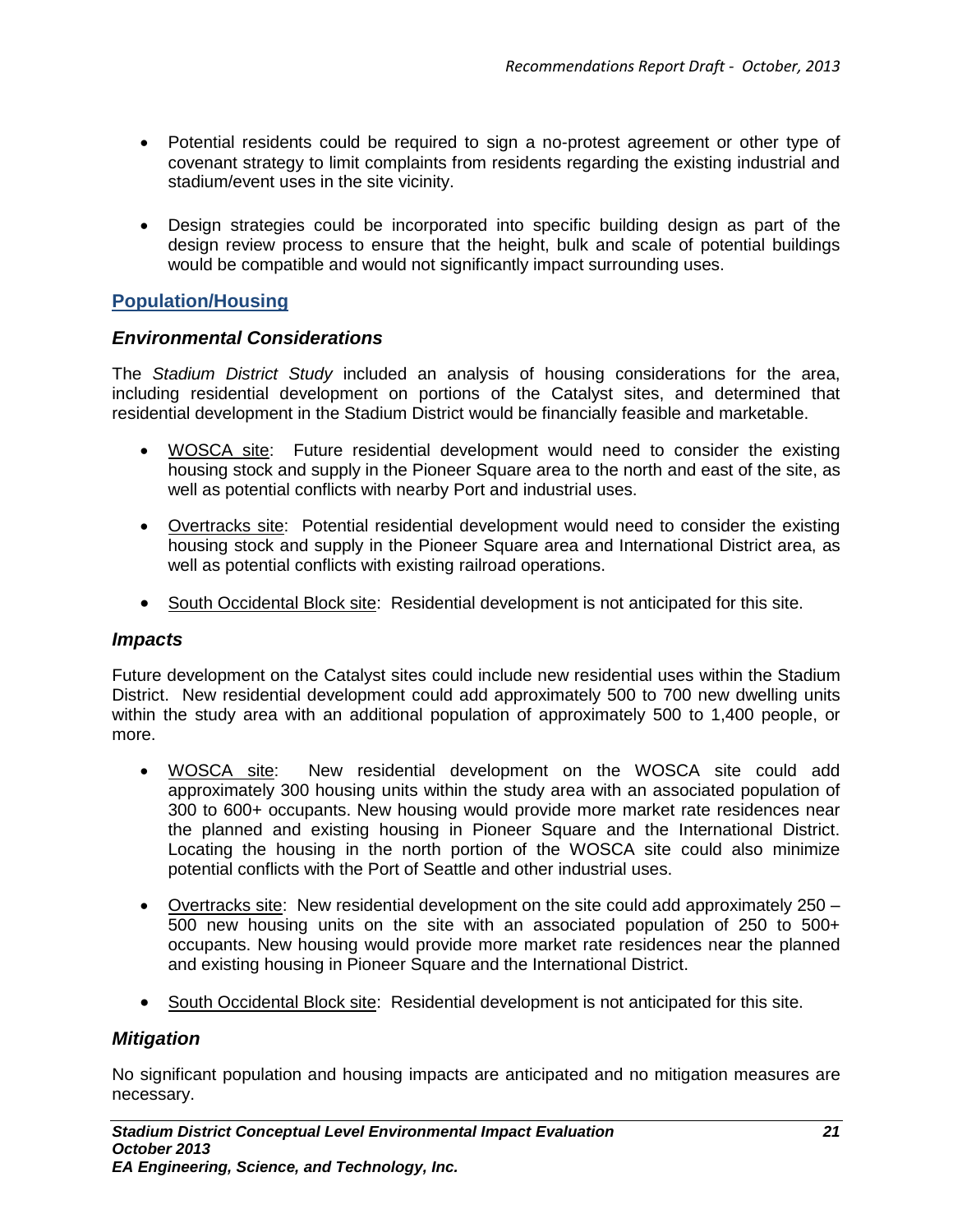# **Historic/Cultural**

# *Environmental Considerations*

Future development on the Catalyst sites would need to consider that any development that would require demolition of buildings that are 50 years or age or older would require a historical building assessment as part of the City of Seattle's historical review process. If the City determines that the structure satisfies criteria for Landmark designation, it could be designated a City Landmark. If designated, specific mitigation measures would be required to authorize development on-site. Consideration should also be given to excavation activities associated with construction and their potential to encounter archaeological materials, particularly areas that would require excavations greater than 15 to 35 feet below the current ground surface.

- WOSCA site: There are buildings at the south end of the site. These buildings would need to be analyzed for landmark consideration if they are over 50 years of age. Consideration should also be given to construction activities and their potential to unearth archaeological resources.
- Overtracks site: No demolition of any buildings that are 50 years old or greater is anticipated; however, consideration should also be given to excavation activities associated with construction and their potential to encounter archaeological reources.
- South Occidental Block site: Existing buildings on the site would need to be analyzed for landmark consideration if they are over 50 years of age. Consideration should also be given to construction activities and their potential to unearth archaeological resources.

### *Impacts*

Future development of the Catalyst sites would require demolition and excavation activities that could affect potential historic and cultural resources in the study area. Prior to any demolition activities, any building that is over 50 years old would be required to go through the City of Seattle's historical review process to determine whether it would satisfy criteria for Landmark consideration. In addition, excavation activities associated with construction would have the potential to affect archaeological and cultural resources in the study area. Measures would be provided that would protect archaeological and cultural resources in the event that they are inadvertently discovered during excavation.

- WOSCA site: Potential impacts could occur if existing buildings are over 50 years old and determined to have landmark status. Excavation activities associated with construction would have the potential to affect archaeological and cultural resources in the study area.
- Overtracks site: Construction activities would have the potential to affect archaeological and cultural resources in the study area.
- South Occidental Block site: Impacts could occur if existing buildings are over 50 years old and determined to have landmark status. Excavation activities associated with construction would have the potential to affect archaeological and cultural resources in the study area.

### *Mitigation*

Possible measures to minimize potential land use impacts could include: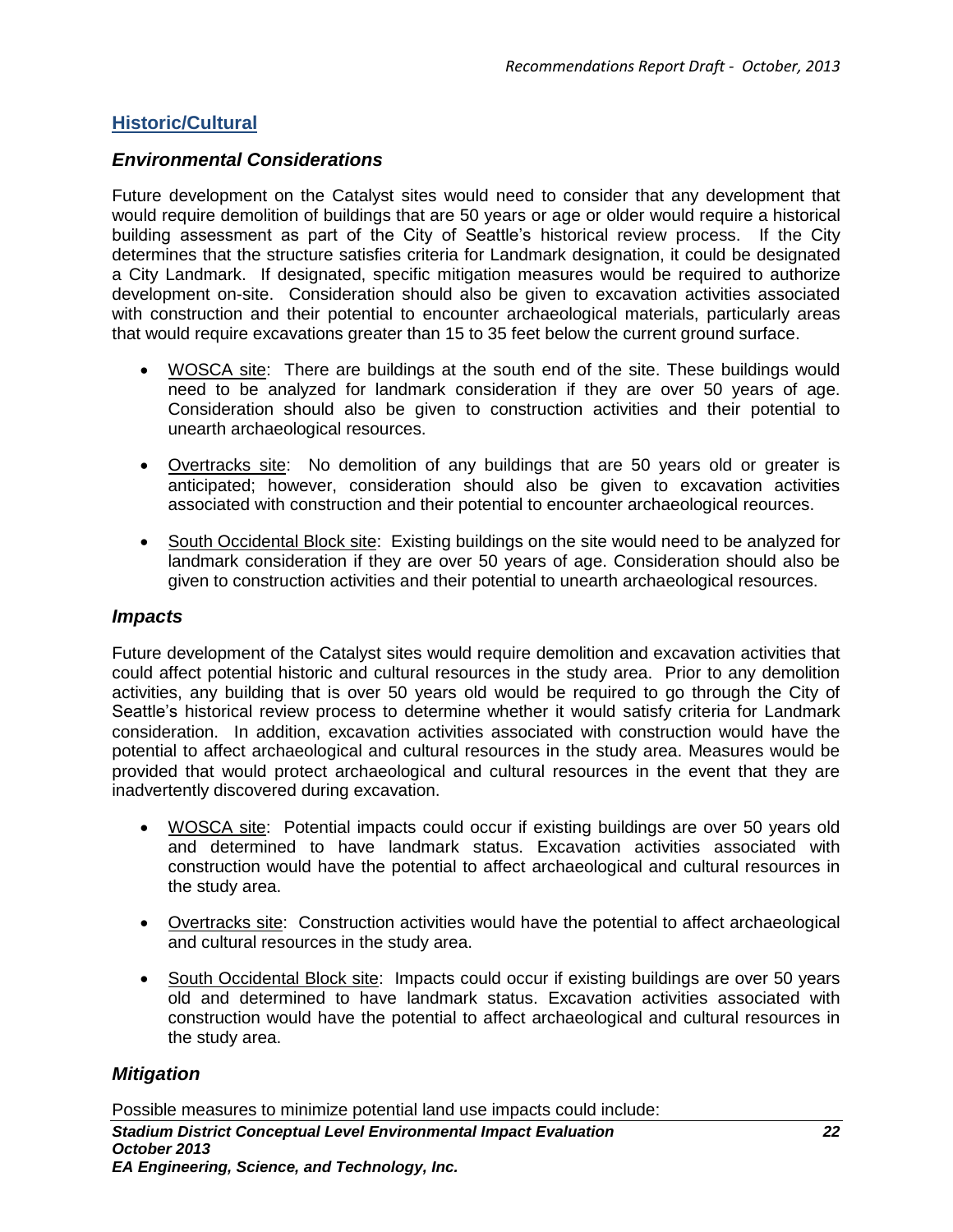- If the structure is designated a City Landmark, the developer/applicant would coordinate with the Landmarks Preservation Board and the City Council to develop a Controls and Incentives Agreement. Any changes to historic features would be required to comply with the City's Certificate of Approval Process.
- An Inadvertent Discovery Plan could be prepared for projects in the event that archaeological materials or human remains are discovered. The Plan would provide notification and consultation with the Washington State Department of Archaeology and Historic Preservation (DAHP), Tribes and the City of Seattle if such materials are discovered.

# **Aesthetics**

### *Environmental Considerations*

Future development on the Catalyst sites would need to consider the existing aesthetic character of the Stadium District to ensure that potential buildings are designed to be consistent and complementary to the area. Future buildings locations and building heights would also need to take into account existing views to and through the Stadium District, in particular views from the existing stadiums, as well as the potential effect on the City's skyline.

- WOSCA site: Consideration would need to be given to the potential building locations, building design, and building height on the site. Development should attempt to complement the character of the surrounding area and consider the site's frontage on 1<sup>st</sup> Avenue South. A potential tower structure on the site should also consider the effect on the City's skyline, as well as potential impacts to views from the stadiums.
- Overtracks site: Future development should take into account the potential buildings' frontage along  $4<sup>th</sup>$  Avenue South, as well as adjacent to CenturyLink Field. Future building locations and building heights would also need to consider existing views to and through the Stadium District, in particular views from the stadiums and along the  $4<sup>th</sup>$ Avenue South scenic route, as well as the potential affect on the City skyline. Consideration should also be given to create a visual corridor through the site towards King Street Station.
- South Occidental Block site: Future buildings' locations and building development would need to take into account existing views to and through the Stadium District, in particular views from the stadiums and along 1<sup>st</sup> Avenue South.

### *Impacts*

Future development on the Catalyst sites would change the aesthetic character of the site; however, building design is intended to complement the existing character of the Stadium District and the overall City's skyline. Future development would be visible from scenic routes in the vicinity (e.g., South Royal Brougham Way and 4th Avenue South) and could alter public views from these locations. Strategies could also be examined through the design review process to ensure that potential development on the sites is complementary to the area and minimizes aesthetic impacts and impacts to public views.

 WOSCA site: Development would substantially change the aesthetic character of the site. Potential buildings could alter views along South Royal Brougham Way and 1<sup>st</sup> Avenue South, as well as views of the City skyline and from the stadiums. A potential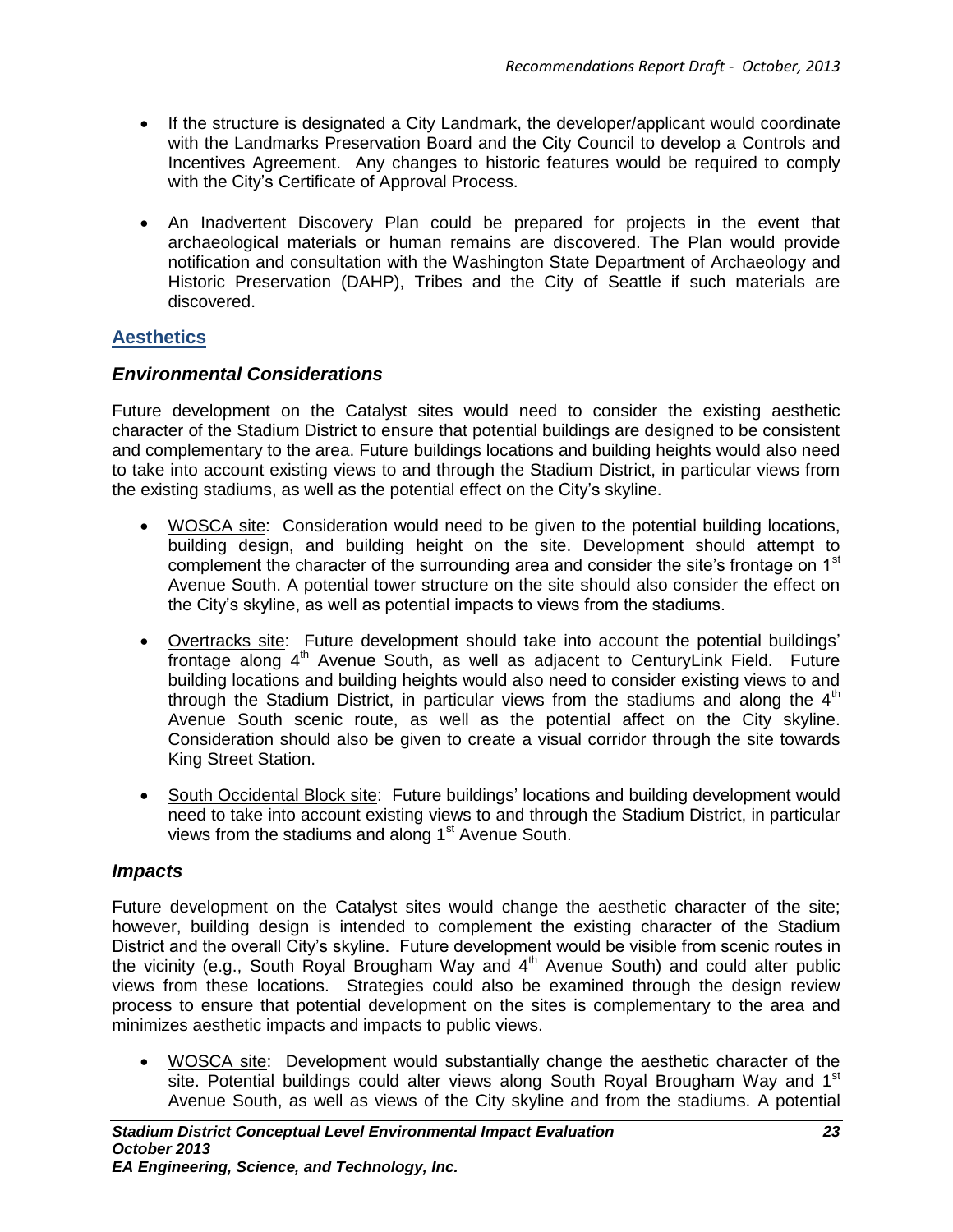residential tower structure on the northern portion of the site would create a strong architectural presence and contribute to the urban form of isolated tall/large elements in this portion of the City's skyline.

- Overtracks site: Future development would change the aesthetic character of the site and would be taller than many of the surrounding development (with the exception of the existing stadiums and North Lot development). Development would be visible from the 4<sup>th</sup> Avenue South. scenic route and could block a portion of the view towards the Downtown skyline to the north, as well as views of King Street Station.
- South Occidental Block site: Development could result in minor changes to the aesthetic character of the site. Potential development could be slightly taller than existing development on the site and in the site vicinity, but would be encouraged to retain character elements of the South Occidental Block. Views toward Downtown from this area are already partially blocked and proposed development on this site would not affect views toward Downtown.

### *Mitigation*

Possible measures to minimize potential aesthetic impacts could include:

- Design review would be required which could identify strategies to minimize potential aesthetic impacts.
- Future development would be intended to cultivate a distinctive urban form by considering iconic views to and from the Stadium District, the City's skyline, and historic development character when considering height, scale, massing and placement in the design of new buildings. In particular, the location of a tower structure at the north end of the site would minimize potential impacts to public views from Safeco Field and Century Link Field.
- Future development of the Catalyst sites could include design strategies to complement the existing scenic routes along South Royal Brougham Way and 4<sup>th</sup> Avenue South.

### **Light/Glare/Shadows**

### *Environmental Considerations*

Potential development on the Catalyst sites would likely consider lighting design features to create a safe environment, while also minimizing potential light and glare impacts to adjacent off-site uses. An analysis of potential shadow impacts relative to public parks and plazas could also be required with development, particularly for projects that include tall buildings.

In addition, the Catalyst sites are located in proximity to existing sources of light and glare, and new development on the sites would be subject to receiving light and glare from the existing uses and activities. Existing sources of light and glare include: vehicles travelling on the SR 99 highway; stadium lighting from CenturyLink Field and Safeco Field that can last late into the night and into early morning hours; and Port of Seattle terminal flood lighting that is illuminated through the night in some instances. Mitigation measures would need to be considered in order to ensure potential incompatibilities with nearby uses due to light and glare are not created, or are minimized.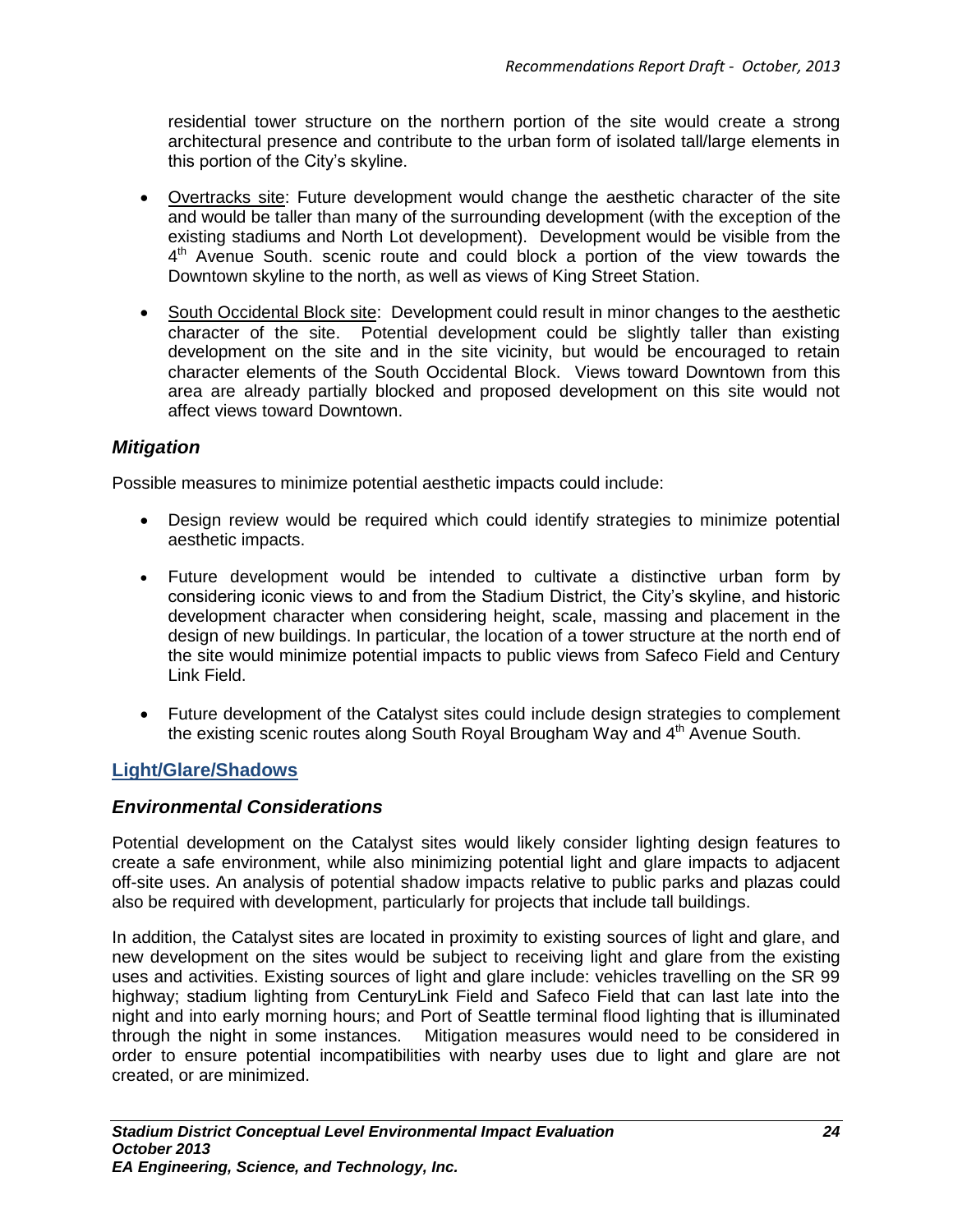- WOSCA site: Building design would need to consider the potential lighting and glare impacts on adjacent uses, and the light and glare impacts from existing sources that would be received by new uses on the site. In particular, light and glare from the SR99 roadway, Port of Seattle Terminal 46, and stadium lights would need to be considered. Potential development on the site, particularly a future tower structure, would likely require an analysis of potential shadow impacts on adjacent uses
- Overtracks site: Building design would need to consider the potential lighting and glare impacts on adjacent uses, and the light and glare impacts from existing sources that would be received by new uses on the site. In particular, the operations of the existing railroad, and stadium lighting from CenturyLink Field would need to be considered. Depending on the height of a potential building a shadow analysis could be required.
- South Occidental Block site: Building design would need to consider the potential lighting and glare impacts on adjacent uses and the light and glare impacts from existing sources that would be received by new uses on the site. In particular, stadium lighting from Safeco Field would need to be considered. Based on the height limits for the site, it is anticipated that a shadow analysis would not be required.

### *Impacts*

Light, glare and shadows in the Stadium District could increase with future development on the Catalyst sites. New development in the study area would result in increased light and glare from the proposed buildings and associated vehicle traffic; however, the additional light and glare would be consistent with urban environment of the surrounding area. Future development could also result in increased shadows on public places within and proximate to the study area, particularly as they relate to potential tower structures and other mid-rise structures that could be developed on the sites. Depending upon façade design, reflectivity of glazing, and building orientation, reflected solar glare could be a factor for motorists on adjacent major traffic corridors.

In addition, light and glare impacts from existing sources could be received by new uses in the District. Potential impacts could be created for existing uses, if new uses were to lead to incompatibilities with the existing uses -- including Port of Seattle Terminal 46 operations, and stadium event operations. However, mitigation measures could be employed to alleviate such potential incompatibility impacts.

- WOSCA site: Light and glare would increase with new development on the site and could affect adjacent uses. New development could result in increased shadows on and off-site, particularly as they relate to a potential new tower structure. New development, particularly of residential uses in a tower, could receive light and glare impacts from the Port of Seattle Terminal 46 operations and CenturyLink Field lights. A residential use on the WOSCA site would be within approximately 350 feet of Terminal 46 at its closest point and within approximately 500 feet of CenturyLink Field.
- Overtracks site: New development would result in increased light, glare and shadows on the site. Potential development on the Overtracks site (in particular residential uses) could be affected by light and glare from existing railroad operations beneath the site, and from CenturyLink Field lights.
- South Occidental Block site: Light and glare would increase with new development on the site. A minimal increase in shadows would also be anticipated with development.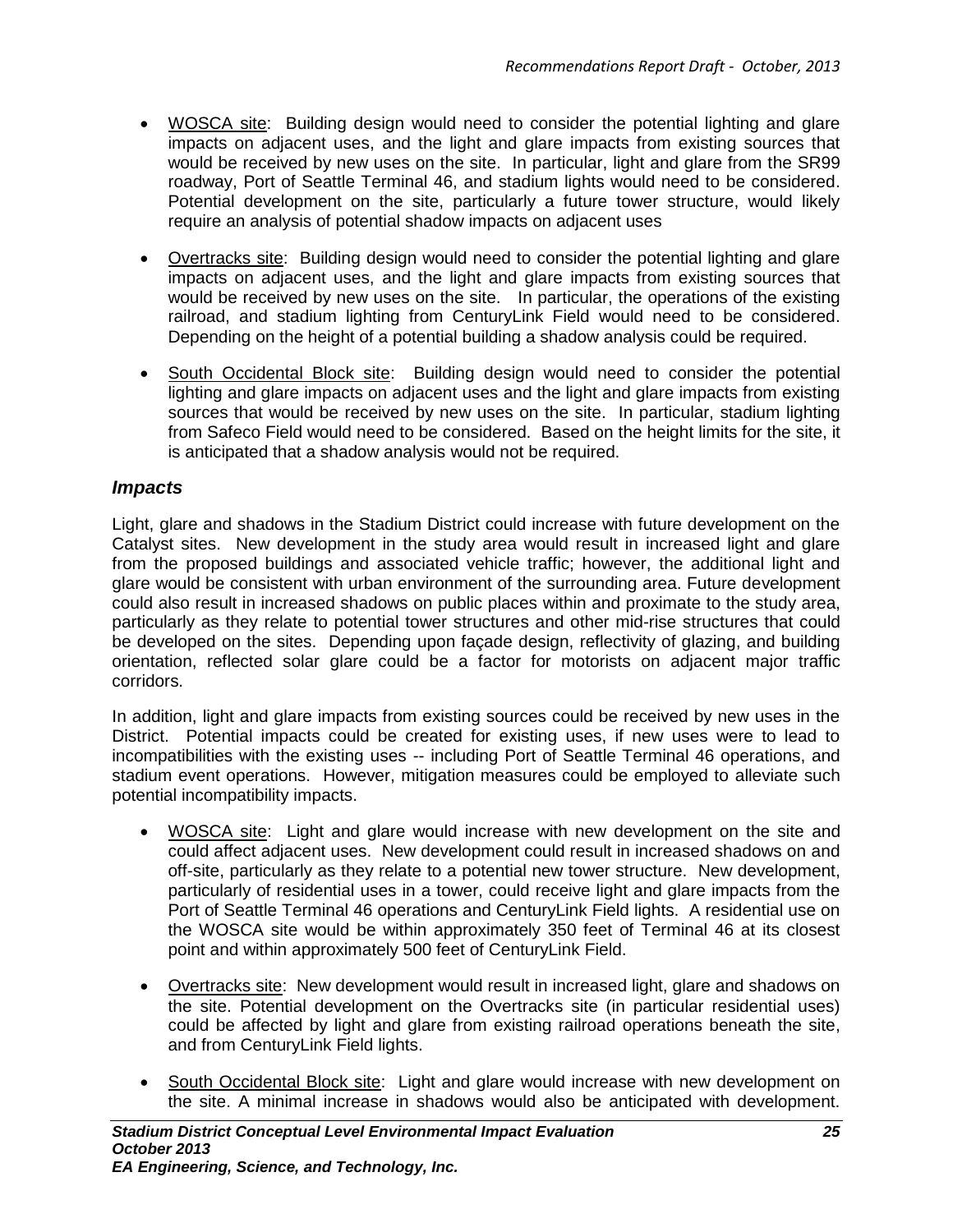New development in the block could receive light and glare impacts from nearby existing uses, in particular Safeco Field which is directly across Edgar Martinez Drive from the block. Residential uses are not proposed to be allowed in the South Occidental block.

### *Mitigation*

Possible measures to minimize potential light, glare and shadow impacts could include:

- Future development could incorporate design features that would minimize light, glare and shadow impacts, including lighting design measures and selecting exterior building materials to minimize reflection.
- Future development could also include design features that would minimize potential light and glare impacts from existing light and glare sources on new uses (in particular residential uses). Design features to minimize light and glare incompatibilities between new and existing uses should be considered with regard to existing light and glare sources including: railroad operations, stadium lights, and Port of Seattle Terminal operations. Design features could include building orientation, and required inclusion of operable window treatments to minimize or cancel unwanted light and glare into interior spaces.
- Where appropriate, shadow and/or glare analyses could be performed as part of the permitting process.
- Consideration could be given to incorporating recognition of existing light and glare sources (e.g., rail, port, stadiums etc.) as part of a sale or lease agreement – similar in a sense to a right-to-farm notice that is prevalent in many rural areas. This could entail having potential residents sign a no-protest agreement or other type of covenant.

### **Transportation**

### *Environmental Considerations*

Potential development on the Catalyst sites would need to consider the project's potential impact on pedestrian and vehicular transportation circulation, and parking in the Stadium District, including site access to potential buildings, trip generation associated with new development, traffic volumes and associated intersection/roadway operation impacts, and pedestrian and bicycle access. In particular, a focus should be placed on maintaining and/or enhancing access for freight traffic associated with adjacent industrial operations in the site vicinity. The completion of a project-specific transportation analysis could be required as part of the development of the Catalyst sites. In addition, parking demand associated with a specific project would need to be considered as part of the project design.

- WOSCA site: Consideration should be given to the number of trips that would be generated by development on the site and the potential impact on traffic in the area, particularly access to the site vicinity for nearby freight traffic and industrial operations. Parking demand would be a consideration, including potential shared parking opportunities as part of an underground garage. Consideration should also be given to a potential mid-block crossing across 1<sup>st</sup> Avenue South.
- Overtracks site: Trip generation and the potential impacts on traffic operations should be considered. Site access to the Overtracks site should also be analyzed.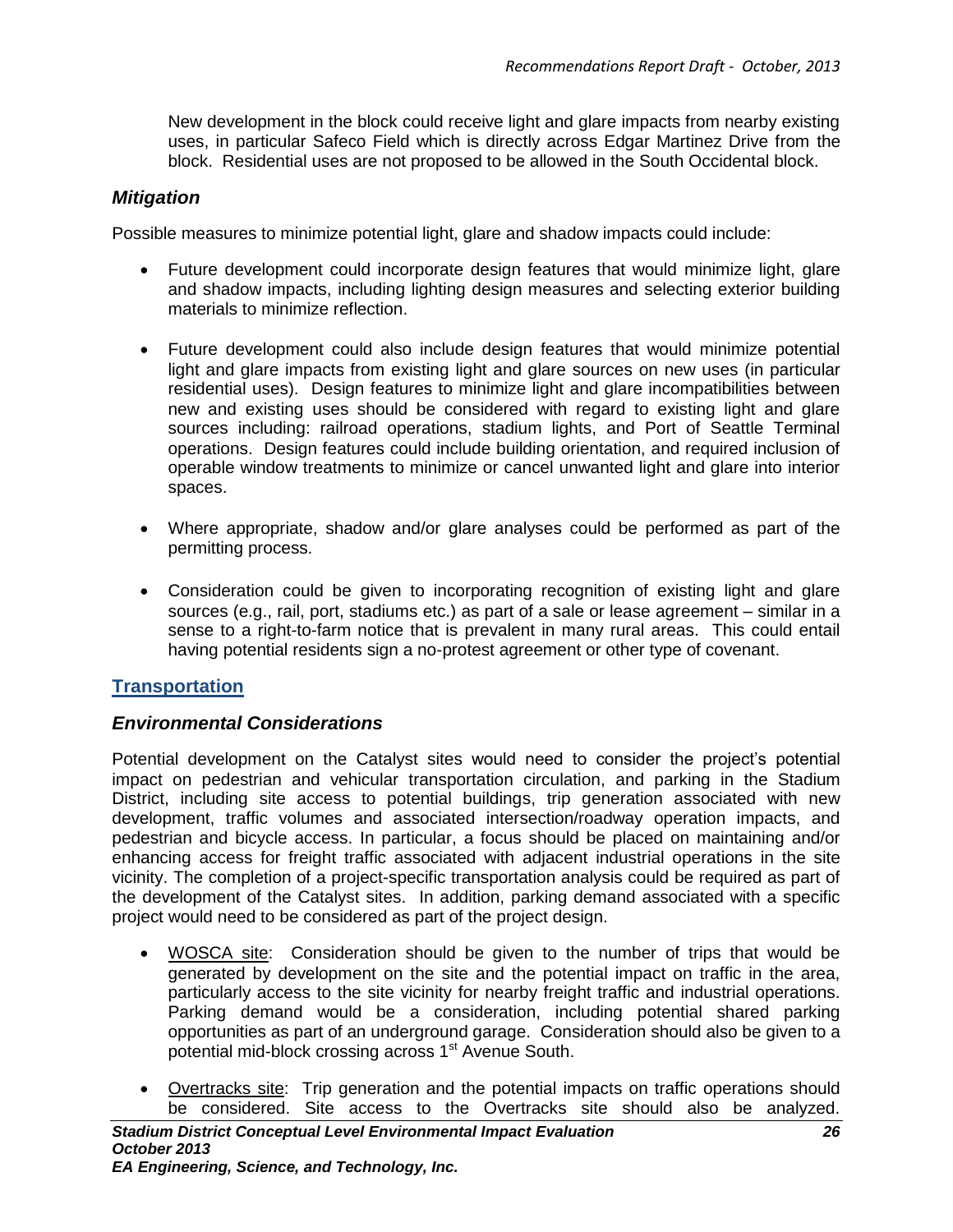Consideration should also be given to creating pedestrian connections through the site between the International District and Stadium District, as well as creating a pedestrian amenity between the site and Century Link Field.

• South Occidental Block site: Development-related trip generation should be considered, particularly the potential effect on traffic operations and access for freight traffic and industrial operations in the site vicinity.

### *Impacts*

 $\overline{a}$ 

Potential future development on the Catalyst sites would result in an associated increase in vehicle trips to and from the site. New vehicle trips would result in increased traffic volumes on area roadways and would affect intersection operations in the study area and site vicinity. To the extent that future development in the Stadium District results in additional traffic volumes along 1<sup>st</sup> Avenue South, traffic along this corridor, including freight traffic, could experience additional delays. Additional traffic volumes and congestion could also result in an increase in adverse traffic conditions during stadium events. In addition, pedestrian and bicycle traffic would also be anticipated to increase as a result of future development, which could lead to increased conflicts between pedestrians/bicyclists and vehicles. An increase in parking demand would also be associated with future development of the Catalyst sites. Shared use parking could be included as part of development to serve site uses and double as event-related parking.

- WOSCA site: Future development would result in increased vehicle trip generation<sup>3</sup> on the site (approximately 320-550 PM peak hour trips) which could impact traffic volumes and traffic operations in the site vicinity. Impacts to traffic operations could also affect freight mobility and industrial operations in the site vicinity. Increased development on the site would also result in additional demands for parking, which could largely be accommodated onsite. A potential mid-block crossing would create additional access for pedestrians/bicycles, but could also result in increased conflicts with vehicles on 1<sup>st</sup> Avenue.
- Overtracks site: New vehicle trips (approximately 200-600 PM peak hour trips) would result in increased traffic volumes on area roadways and would affect intersection operations in the site vicinity. Increased development on the site would also result in additional demands for parking, which could largely be accommodated onsite. New pedestrian/bicycle connections would be provided through the site which could lead to increased conflicts between pedestrians/bicyclists and vehicles.

Indications are that the BNSF trackage through this site is the main line between rail points south and north of the City. While preliminary research is inconclusive, if this line is designated as critical infrastructure by Homeland Security any disruption to freight travel on this line could be problematic.

South Occidental Block site: Increased trip generation associated with new development would affect traffic operations in the area and could impact freight mobility

<sup>3</sup> It should be noted that all of the vehicle trip generation estimates would vary based on the mode of transportation that people use to travel to the Stadium District. Given the increasingly urban context of the area and potential future improvements to transit access, vehicular trips would likely be at the low ranges of the estimates noted in this analysis.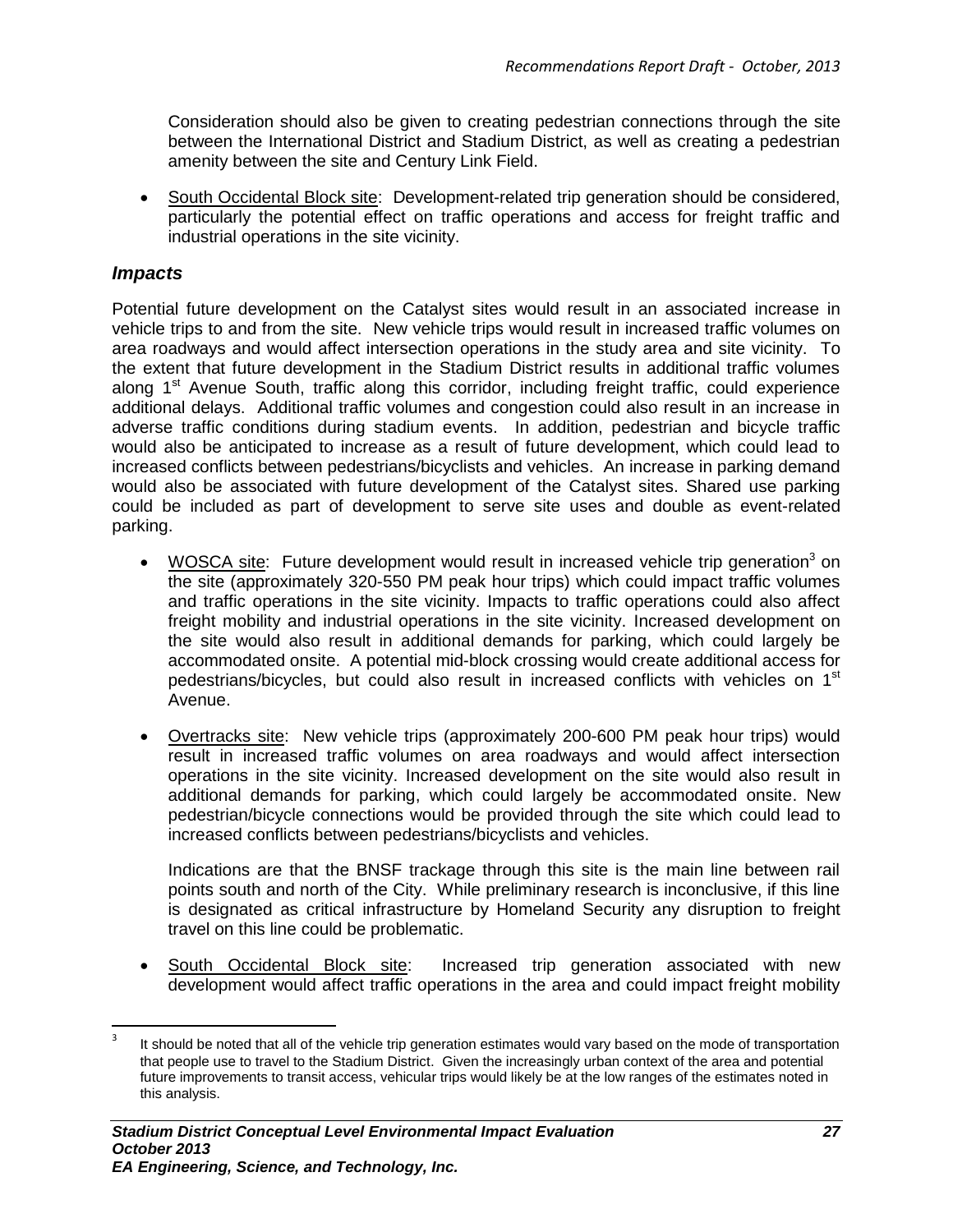and industrial operations in the area. Compared to the uses that are on the site today, vehicle trips could increase by 350-850 PM peak trips under the proposal. However, the existing site is not currently built out to meet its full development potential under the current zoning, and the proposal would result in only an increase of 220 PM peak hour trips when compared to the full development potential of the site. Increased development would result in additional demands for parking. New pedestrian/bicycle connections could also be provided through the site, which could lead to increased conflicts between pedestrians/bicyclists and vehicles.

### *Mitigation*

The following policies have been identified as part of the modifications to the *Comprehensive Plan* associated with the Stadium District and could minimize potential transportation impacts:

- Capitalize on transportation investments in and near the Stadium District by enhancing connections to and through the district to optimize the convenience and safety of all relevant modes of moving people, freight and services.
	- $\circ$  A potential mid-block crossing that aligns with the central portion of the WOSCA site would provide increased access to the site, as well as enhanced amenities and opportunities for pedestrians.
	- $\circ$  Additional pedestrian connections would be provided through the Overtracks site that would provide additional access over the existing railroad tracks and create new connections between the International District and the Stadium District.
- Support and enhance freight access through the district to nearby industrial operations, including the Port of Seattle Terminal 46 operations.
- Encourage coordinated and shared parking strategies to address event and day-to-day parking needs in the district, as an alternative to new sole purpose parking structures. A shared use parking garage could be provided on the Catalyst sites and could double as event-related parking. Additional parking strategies such as ePark and implementing market rate, on-street paid parking would also encourage non-automotive modes to travel to reduce the demand for parking.

The proposal also includes the following transportation system enhancements that would minimize potential transportation impacts:

- Occidental Avenue South between South King Street and South Royal Brougham Way would be improved as a shared space that would emphasize slower vehicle travel and intermodal mingling. Streetscape improvements would include decorative paving, lighting, plantings and street furnishings.
- Occidental Avenue South between Edgar Martinez Drive and Massachusetts Street would be improved to include wide sidewalks and emphasize slower vehicle travel and intermodal mingling. Streetscape improvements would include wide sidewalks, decorative paving, lighting, plantings and street furnishings.
- 1<sup>st</sup> Avenue South between South King Street and Holgate Avenue South would be improved to include wider sidewalks, street trees, planted medians and enhance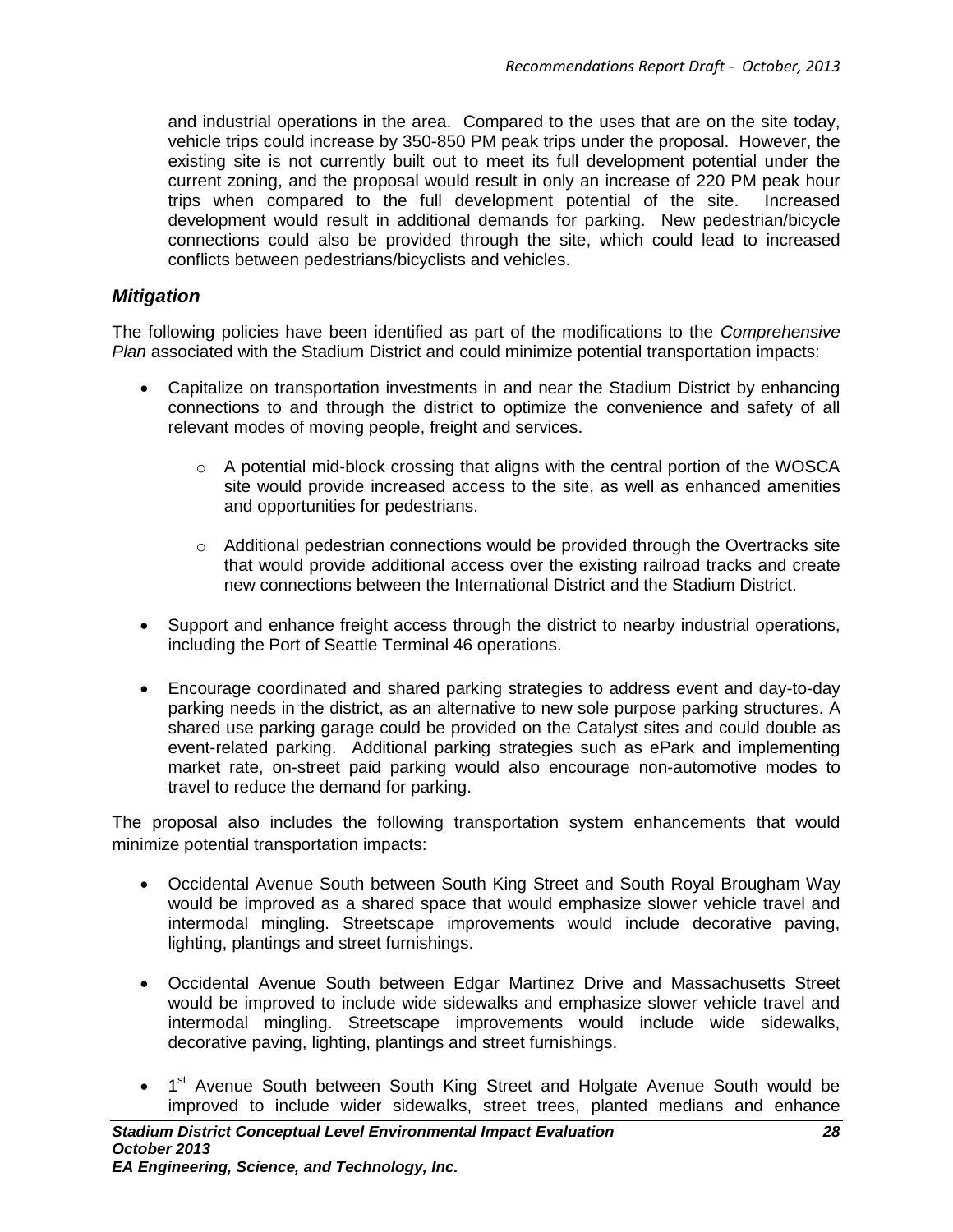pedestrian crossings. While no traffic lanes would be removed, the pedestrian realm would be widened south of Atlantic South through the removal of the parking lane on the eastern curb.

- South Charles Street would be designated as a shared facility for bicycles, pedestrians and cars that would connect between the shared-use path west of the WOSCA site and Occidental Avenue, using the already planned signalized intersection at South Charles Street and 1<sup>st</sup> Avenue South.
- A new signalized intersection would be provided midway between South Charles Street and South Royal Brougham Way to provide access for vehicles and pedestrians to new uses on the WOSCA site.
- Recommendations would be made for enhancements to the City of Seattle Bicycle Master Plan, including identifying South King Street as an east-west bicycle connection.
- Recommendations would be made that a signal along  $1<sup>st</sup>$  Avenue South would be designed to accommodate pedestrian crossings, but minimize delays for north-south traffic flows through signal synchronization and other ITS solutions.

### **Public Utilities**

### *Environmental Considerations*

Potential development on the Catalyst sites would need to verify the existing location and condition of utilities to serve potential buildings, and ensure that specific utility purveyors have the capacity to serve increased demand associated with new development in the area.

- WOSCA site: Existing utility connections and their capacity would be considered as part of future development.
- Overtracks site: Current utility connections and their ability to serve new development would be considered; specifically, utility access over the existing railroad tracks would need to be analyzed.
- South Occidental Block site: Existing utility connections and their capacity would be considered as part of future development.

### *Impacts*

Future development on the Catalyst sites would result in increased demands for public utilities, including natural gas (Puget Sound Energy), electricity (Seattle City Light), telecommunications (multiple purveyors), water and sewer (Seattle Public Utilities), and solid waste (Seattle Public Utilities). While demand for utilities would be anticipated to increase, no significant impacts to utilities are anticipated.

- WOSCA site: New development on the site would result in increased demand for public utilities; no significant impacts, however, are anticipated.
- Overtracks site: Future development would increase demand for utilities and would not significantly affect utility purveyors.